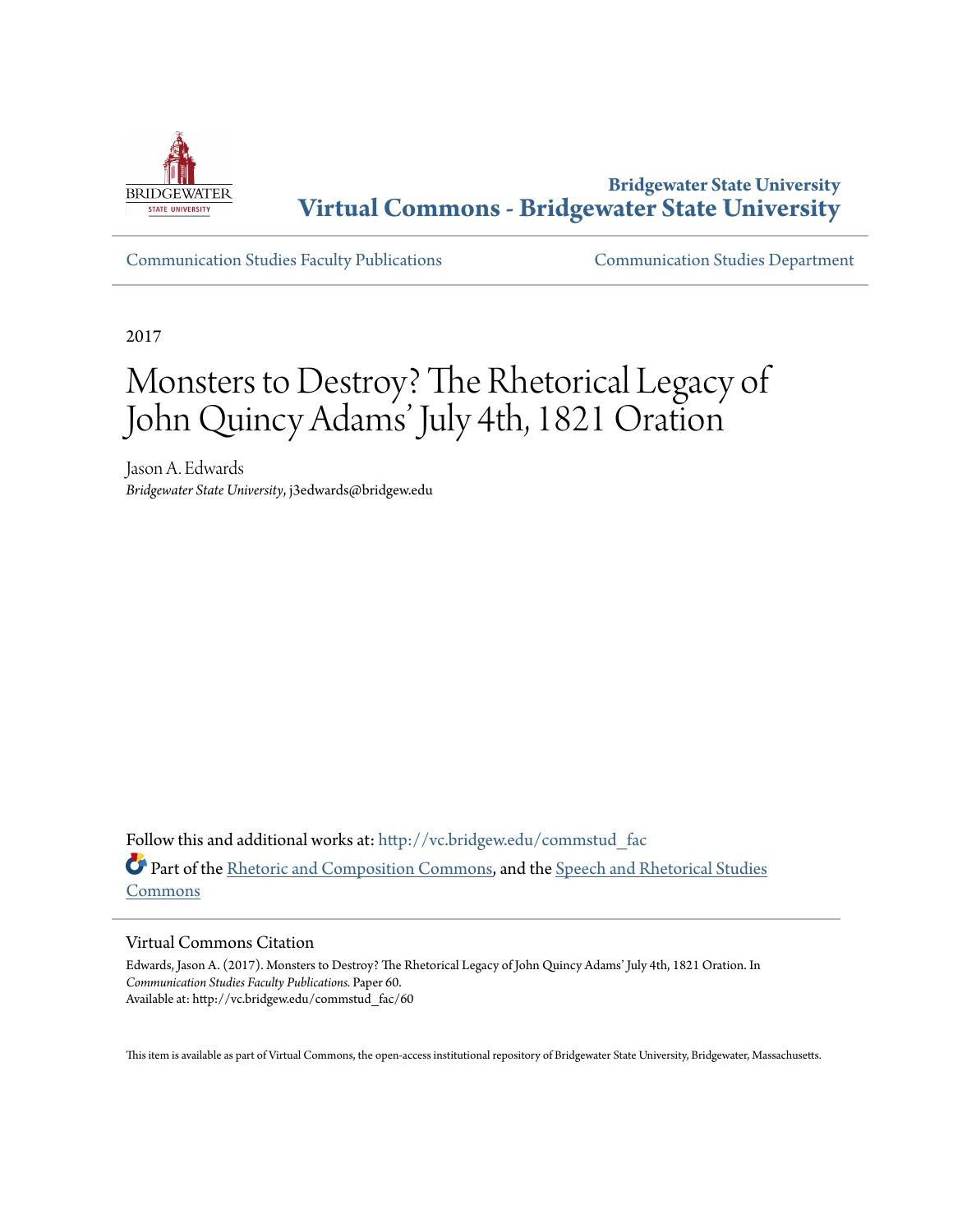## Monsters to Destroy? The Rhetorical Legacy of John Quincy Adams' July 4<sup>th</sup>, 1821 Oration

### Jason A. Edwards

*This essay examines how the John Quincy Adams's foreign policy maxim of "we do not go in search of monsters to destroy" has been appropriated in contemporary foreign policy, including the recent 2016 presidential campaign, arguing his aphorism are authorizing words that validate and ratify the positions of pundits, politicians, and policymakers of not only critics of U.S. foreign policy, but those who defend it. Mapping Quincy Adams's aphorism allows us to explore the boundaries and direction of America's role in the world and how it impacts America's exceptionalist ethos.* 

**Keywords:** American exceptionalism, John Quincy Adams, foreign policy rhetoric, America's role in the world

Former Secretary of State Henry Kissinger observed in his sweeping history of international relations, *Diplomacy*, American foreign policy and its accompanying rhetoric has always had at its heart a tension between those who would argue that "America serves its values best by perfecting democracy at home, thereby acting as a beacon for the rest of mankind"<sup>1</sup> with those that maintain "America's values impose on it an obligation to crusade for them around the world."<sup>2</sup> These two divergent approaches to U.S. foreign policy, known as the mission of exemplar and the mission of intervention, flow from a similar belief composition in America's exceptionalism.<sup>3</sup> American exceptionalism structures the arguments over what its role in the world should be.<sup>4</sup> The tension Kissinger noted stems from U.S. foreign policy makers largely diverging and debating as to how the United States should *enact* its exceptionalist credo. Exemplarists and interventionists offer different visions for how the United States demonstrates, maintains, and strengthens America's exceptionalism. This clash between exemplarist and interventionist voices is at its apex when the United States undergoes a transition from one era to another in foreign relations (e.g. World War II to the

<sup>\*</sup> Jason A. Edwards (Ph.D., Georgia State University) is Professor of Communication Studies at Bridgewater State University. He can be reached by email at j3edwards@bridgew.edu.

<sup>1</sup>Henry Kissinger, *Diplomacy (*New York: Simon & Schuster, 1995), 17.

<sup>2</sup>Kissinger*, Diplomacy*, 17.

<sup>&</sup>lt;sup>3</sup>See Jason A. Edwards, *Navigating the Post-Cold War World: President Clinton's Foreign Policy Rhetoric (Lan*ham, MD: Lexington Books, 2008); Paul E. McCartney, *Power and Progress: American National Identity, the War of 1898, and the Rise of American Imperialism* (Baton Rouge, LA: Louisiana State University Press, 2006); Trevor B. McCrisken, *American Exceptionalism and the Legacy of Vietnam: Foreign Policy Since 1974* (New York: Palgrave, 2003); Siobahn McEvoy-Levy, *American Exceptionalism and U.S. Foreign Policy: Public Diplomacy at the End of the Cold War* (New York: Palgrave, 2003); Walter A. McDougall, *Promised Land, Crusader State: The American Encounter with the World Since 1776* (New York: Mariner Books, 1998); Frederick C. Merk, *Manifest Destiny and Mission in American History* (Cambridge, MA: Harvard University Press, 1995).

<sup>4</sup> Edwards, *Navigating the Post-Cold War World*, 9-14.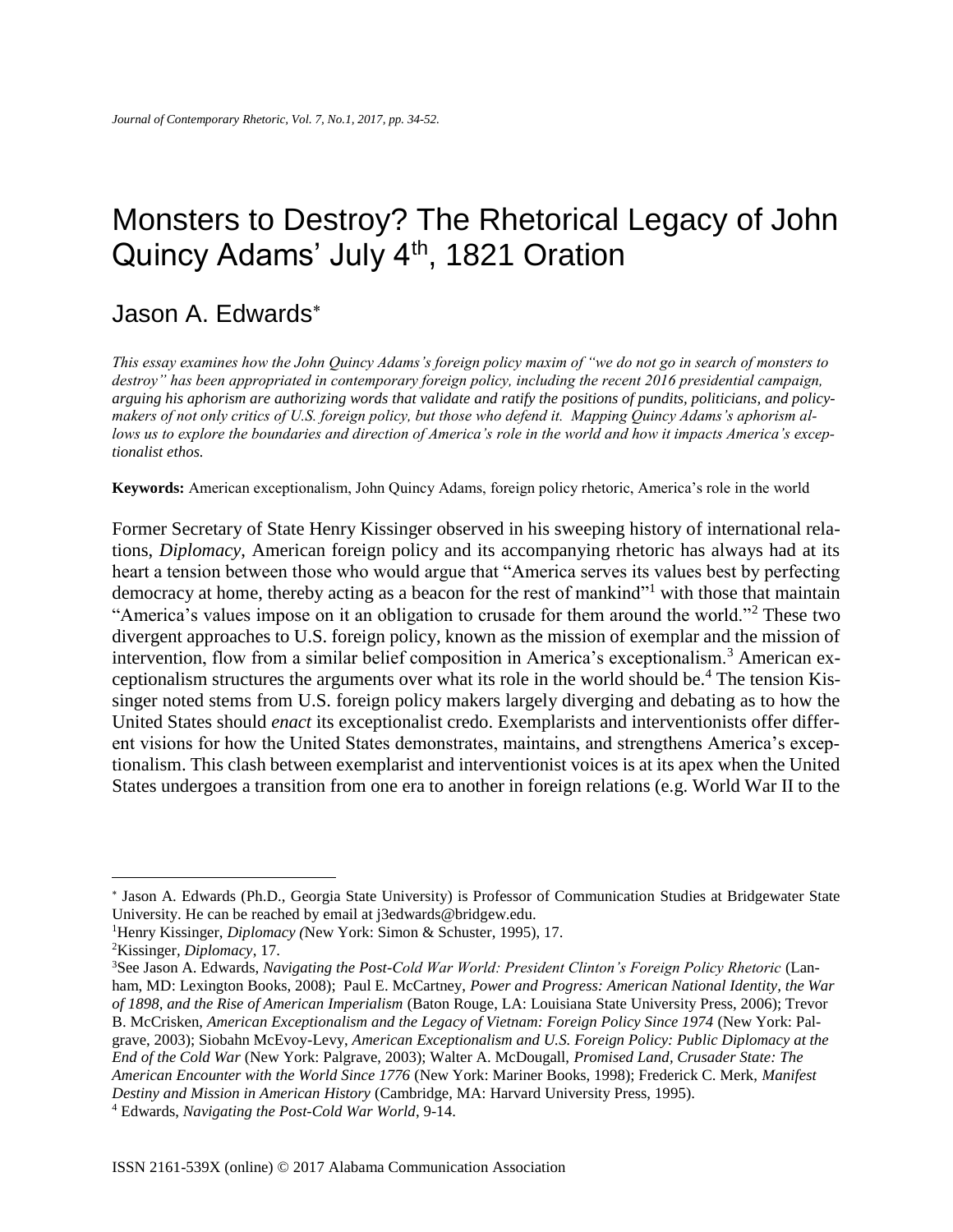Cold War) or a major foreign policy decision emerges (e.g. the League of Nations debate) that needs to be decided.<sup>5</sup>

In contemporary American foreign policy, interventionist voices have been the loudest concerning the direction of U.S. international relations. These voices are not shy about invoking and appropriating the words and deeds of great interventionists such as Presidents Wilson, Franklin Roosevelt, Truman, Kennedy, and Reagan as sources of rhetorical invention to support their arguments for U.S. global leadership. Exemplarist voices have largely been drowned out by the drumbeat of the interventionists and do not have a reservoir of voices they can invoke, save for one: John Quincy Adams (JQA).

The words of John Quincy Adams, specifically a portion of his July 4, 1821 oration, continue to provide rhetorical support for arguments exemplarists make concerning U.S. foreign policy. For the July  $4<sup>th</sup>$ , 1821 holiday, Secretary of State Adams was invited by the citizens of Washington D.C. to address them in an oration. Adams took this rhetorical opportunity to answer critics of the Monroe Administration's foreign policy. Quincy Adams spoke forcefully about what U.S. foreign policy doctrine should be. In his most famous passage, Adams stated:

Whenever the standard of freedom and independence has been or shall be unfurled, there will her heart, her benedictions, and her prayers be. But she goes not abroad in search of monsters to destroy. She is the well-wisher to the freedom and independence of all. She is the champion and vindicator only of her own. She will commend the general cause by the countenance of her voice, and the benignant sympathy of her example. She well knows that by once enlisting under other banners than her own, were they even the banners of foreign independence, she would involve herself beyond the power of extrication, in all the wars of interest and intrigue, of individual avarice, envy, and ambition, which assume the colors and usurp the standard of freedom. The fundamental maxims of her policy would insensibly change from *liberty* to *force*.... She might become the dictatress of the world. She would be no longer the ruler of her own spirit....

[America's] glory is not *dominion,* but *liberty.* Her march is the march of the mind. She has a spear and a shield: but the motto upon her shield is, *Freedom, Independence, Peace.* This has been her Declaration: this has been, as far as her necessary intercourse with the rest of mankind would permit, her practice.<sup>6</sup>

The key idea in this passage was that the United States does not interfere and become involved in the affairs of other states. It would not, to paraphrase Jefferson's first inaugural, engage in "entangling alliances" with Europe or other states. If America did its destiny would move from "liberty to force", becoming "dictatress of the world," and possibly losing its democratic soul. It would be involved in affairs that would "beyond the powers of extrication." As such, America's true power to influence in the affairs of the world lay with it sounding the horn of democracy, but only engaging in activities to perfect its own example and be a model for others to emulate.

l

<sup>5</sup>See McCrisken, *American Exceptionalism and the Legacy of Vietnam*; McDougall, *Promised Land, Crusader State*; Karl K. Schonberg, *Pursuing the National Interest: Foreign Policy Debates in Twentieth Century American Foreign Policy* (Westport, CT: Praeger, 2003).

<sup>6</sup> John Quincy Adams, *An Address Delivered at the Request of a Commission at the Citizens of Washington; On the Occasion of Reading the Declaration of Independence, on the Fourth of July1821* (Colombia, MO: University of Missouri Fourth of July Archive Collection), 32.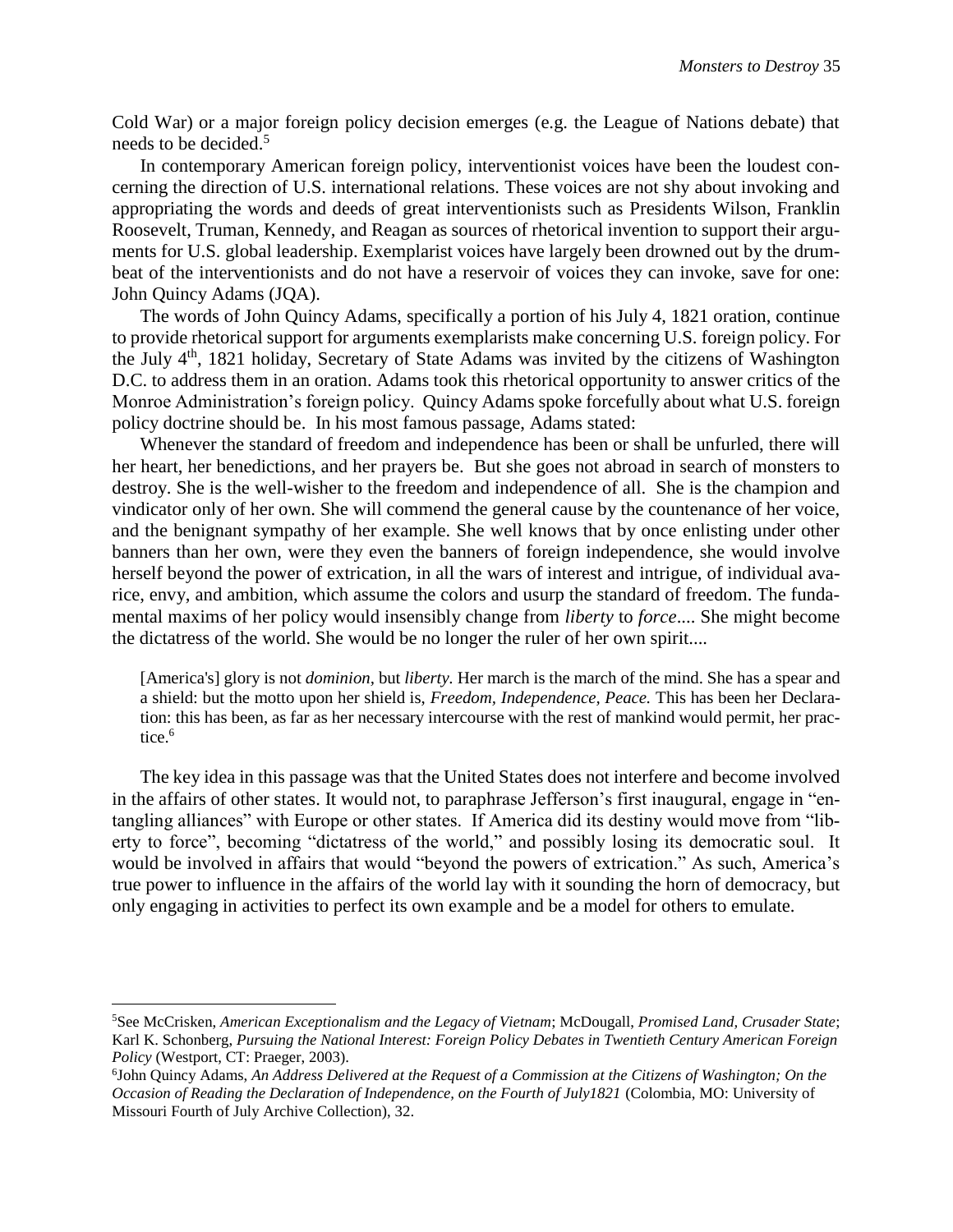$\overline{\phantom{a}}$ 

Pulitzer Prize winning historian Samuel Flagg Bemis maintained Adams' July 4th oration was a landmark document in the history of American foreign policy.<sup>7</sup> Arthur Whitaker explained his address stands as one of the "few really striking speeches ever made on Independence Day, one of the most sensational ever made by an American Secretary of State on any occasion."<sup>8</sup> H.W. Brands described Adams' July 4<sup>th</sup> oration, particularly his phrase the United States "goes not abroad in search of monsters to destroy," to be the "most succinct and compelling exemplarist statement ever."<sup>9</sup> In essence, the specific passage above captured the fundamental principle of U.S. foreign policy conduct in the 19<sup>th</sup> century. Certainly, an examination of JQA's July 4<sup>th</sup> oration is warranted, but in this paper I am concerned with the legacy of his words, particularly for America's contemporary political era, including the recent 2016 presidential campaign. Quincy Adams' words have been invoked and appropriated by various academics, politicians, pundits, and policy makers, as they search for rhetorical support in attempting to fight against and/or keeping the U.S. away from tackling proverbial "monsters."

In this paper, I unpack this contemporary legacy asserting John Quincy Adams is an *authorizing figure* within the realm of American foreign policy rhetoric. More specifically, the passage that was quoted earlier in which the U.S. "goes not abroad in search of monsters to destroy" are *authorizing words* that pundits, policymakers, and politicians appropriate to use as support and legitimate their discussions of U.S. international relations. I argue these words serve a sanctioning function for those that invoke them. By sanctioning I mean rhetors use the words of JQA to validate and ratify specific arguments, while inviting audiences to see the wisdom of their ideas for contemporary foreign policy. This sanctioning function is primarily what Bruce Gronbeck calls a genetic argument. A genetic argument is where "a rhetor can return to the originary moment of some part of civic life to essentialize it, asking for a recommitment to a presumably primal but presently ignored value or mindset."<sup>10</sup> When rhetors use Adams words as a source of rhetorical invention they argue, on the one hand, against the dominant interventionist foreign policy paradigm and return to the 19<sup>th</sup> century foreign policy exemplarism of non-interference with other states. On the other hand, JQA's aphorism is used to reinforce an interventionist position. According to their logic, Quincy Adams' advice is not relevant for a contemporary era and should be ignored because of modern global dangers. His dictum becomes rhetorical fodder for camps on both sides of the debate over America's role in the world. Mapping how John Quincy Adams' authorizing words and his memory has been used can provide a deeper understanding of where U.S. foreign policy is heading, what the specific advocates of said policy want to do, and the possible implications for America's role in the world.

Before I delve deeper into analyzing JQA's aphorism let me discuss why I believe this article is a good fit for the *Journal of Contemporary Rhetoric.* In the first issue of *JCR*, Brett Lunceford asked the question "Must We All Be Rhetorical Historians?"<sup>11</sup> Lunceford argued most rhetoric journals focused on articles they thought would have long shelf-lives. Thus, the focus in these

<sup>7</sup>Samuel Flagg Bemis, *John Quincy Adams and the Foundations of American Foreign Policy* (New York: Knopf, 1949), 356.

<sup>8</sup>Arthur Preston Whitaker, *The United States and the Independence of Latin America, 1800-1830* (New York: Alfred Knopf, 1962), 350.

<sup>9</sup>H.W. Brands, *What America Owes the World: The Struggle for the Soul of Foreign Policy* (New York: Cambridge University Press, 1998), 9.

<sup>&</sup>lt;sup>10</sup>Bruce Gronbeck, "The Rhetorics of the Past: History, Argument, and Collective Memory," In Doing Rhetorical History, ed. Kathleen Turner (Tuscaloosa, AL: University of Alabama Press, 1998), 55.

<sup>&</sup>lt;sup>11</sup> Brett Lunceford, "Must We All Be Rhetorical Historians: On Relevance and Timeliness in Rhetorical Scholarship," *Journal of Contemporary Rhetoric* 1 (2011): 1-9.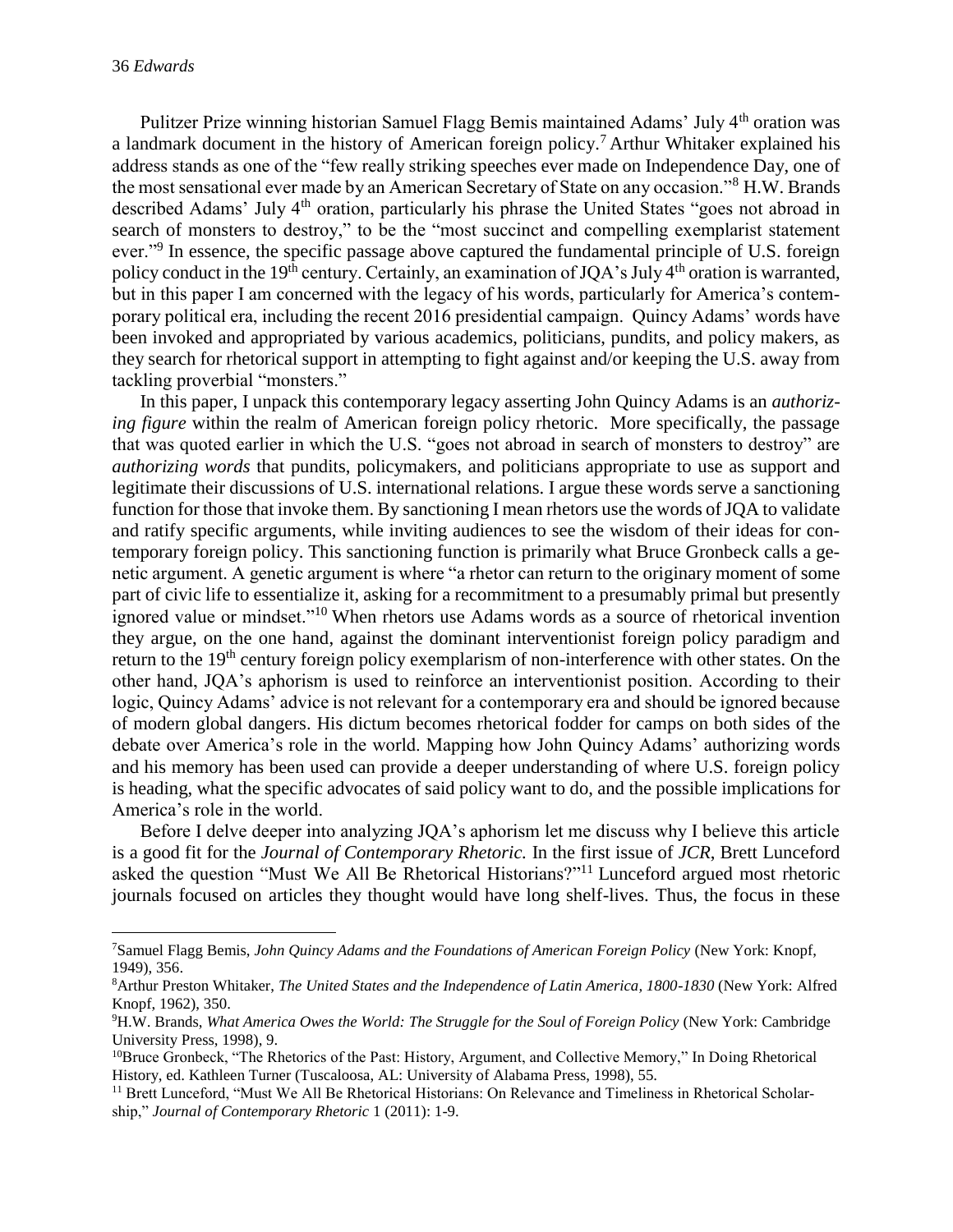journals has become on analyzing important historical figures such as Martin Luther King, Jr. or Abraham Lincoln or changes to rhetorical theory. Both of which are certainly important to the discipline of rhetoric, but Lunceford expressed frustration with the publishing process because of the lengthy turnaround time. Moreover, any essay that focused on contemporary affairs would be published long after the event had taken place, thereby diminishing the potential impact this essay could have. Therefore, Lunceford helped launch *JCR* whose mission was to combine the rigors of academic inquiry but have the timeliness of journalism.

In the following issue, Michael Tumolo responded to Lunceford's article with a discussion of useful rhetorical history.<sup>12</sup> Tumolo asserted that history is an important component for timely and relevant scholarship. In a contemporary setting, a rhetorical historical perspective of ideas and events allows for more in-depth understanding, evaluation, and action within the present. One of the primary ways this perspective can be found is through the study of collective memory. Rhetorical studies of collective memory demonstrate directly how history influences the present and future decisions. Moreover, it offers a contextual framework for how we can debate different ideas and events. I would suggest collective memory studies perform the ultimate goal of rhetorical scholarship, which as Barry Brummett has argued, is to "teach people how to experience their rhetorical environments more richly."<sup>13</sup>

In its short history, *JCR* has published several essays that used history to provide, if nothing else, important contexts for a discussion of contemporary issues. For example, Thomas Benson's article on "The Rhetoric of Civility" was an in-depth study in the calls for greater civility after the shooting of Representative Gabrielle Giffords.<sup>14</sup> Benson used Cicero and examples from America's political past to a long historical vocabulary of political invective. Calls for greater civility and incivility in public discourse are nothing new and Benson's article helps ground that perspective. Benson's study on civility, with its historical grounding, seem particularly relevant in the era of President Trump. Additionally, in his essay on President Obama and the rhetoric of empathy, Erik Leake noted Presidents Jimmy Carter and George W. Bush were quite successful in their uses of empathy on the campaign trail.<sup>15</sup> While short, Leake's historical discussion of Carter and Bush's use of empathy grounds his study providing an important historical context for this topic in presidential rhetoric. Finally, Christopher House examined the Jim Crow Museum of Racist Memorabilia.<sup>16</sup> House maintains the JCM is a counter museum whereby examining the memory of Jim Crow visitors can become active-participants in larger dialogue on the issue of race. Considering the controversy over police shootings of unarmed black men, the Black Lives Matter movement, and other issues surrounding race, House's essay can be viewed as an important contribution to this contemporary issue.

I submit this essay is a useful form of rhetorical history that is appropriate for a contemporary era. Considering Donald Trump's words actions on immigration, the Trans-Pacific Partnership, the Paris Climate Accords, NATO, different trade deals like NAFTA, and a whole range of foreign policy issues there are considerable questions about America's global leadership. My discussion

<sup>12</sup> Michael Tumolo, "On Useful Rhetorical History," *Journal of Contemporary Rhetoric* 1 (2011): 55-62.

<sup>&</sup>lt;sup>13</sup> Barry Brummett, "Rhetorical Theory as Heuristic and Moral: A Pedagogical Justification," *Communication Education* 33 (1984): 103.

<sup>14</sup> Thomas Benson, "The Rhetoric of Civility: Power, Authenticity, and Democracy," *Journal of Contemporary Rhetoric* 1 (2011): 22-30.

<sup>&</sup>lt;sup>15</sup> Erik Leake, "Empathizer-in-Chief: The Promotion and Performance of Empathy in the Speeches of Barack Obama," *Journal of Contemporary Rhetoric* 6 (2016): 1-14.

<sup>&</sup>lt;sup>16</sup> Christopher A. House, "Remembering Jim Crow in the Age of Trump: An Analysis of the Rhetorical Functions of the Jim Crow Museum of Racist Memorabilia," *Journal of Contemporary Rhetoric* 7 (2017): 1-18.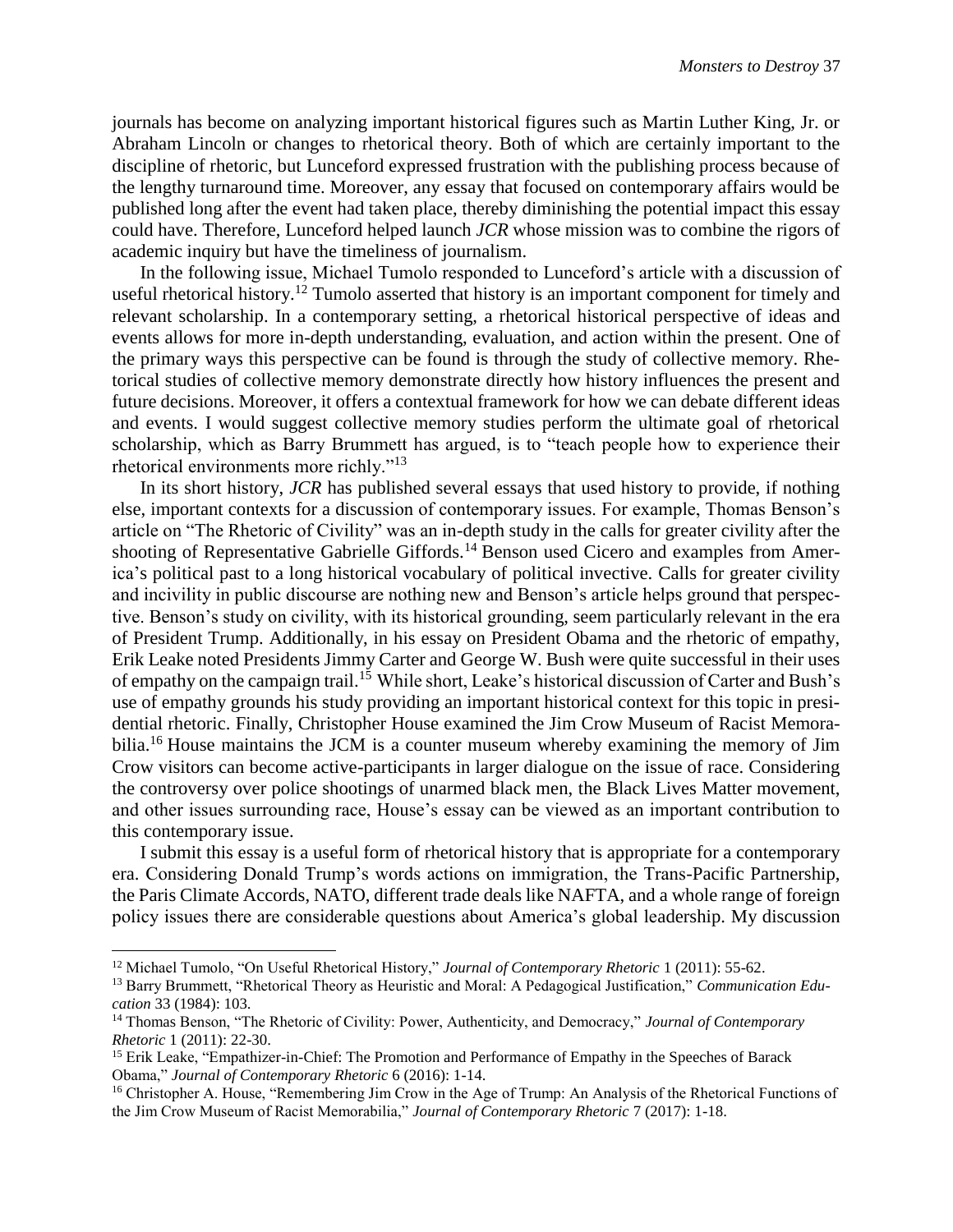of how the aphorism "monsters to destroy" has been used over the last 20 years offers parameters on a historical debate concerning America's role in the world that has raged for generations. Understanding what this debate is and what the stakes potentially are is vital for Americans having an informed and vigorous discussion about what America's role has been, where it is, and where it should go in the future.

To that end I cite journal articles, books, speeches, and newspaper articles from those who quote JQA's July 4<sup>th</sup> oration to illustrate how it has functioned in foreign policy circles since the end of the Cold War, particularly since 9/11. I examine this period because it is the most contemporary transitional period in U.S. foreign policy that brought with it many important events for our international relations (e.g. 9/11, the interventions into Iraq, Somalia, Bosnia, Kosovo, Libya, and Afghanistan, Bush's preemption strategy, etc.). In conducting this analysis, I examined each item that referenced JQA's Fourth of July oration looking for different patterns on how they appropriated Adams's wisdom. In what follows, the cited items are representative examples of the overall themes found in my analysis. In the next section, I offer a more extensive discussion of collective memory and the authorizing figure.

#### **Collective Memory and the Authorizing Figure**

Collective memory is an oft cited topic within rhetorical studies. John Bodnar suggested collective memory is "a body of beliefs about the past that help a public or society understand both its past and present, and by implication its future."<sup>17</sup> Collective memory is a particular way to understand the past. It involves an interpretation of history that can be widely ratified by the general public. This interpretation is important because it helps us understand the past, how that past influences the present, and how it may contribute to our future.<sup>18</sup> By nature, people evoke an understanding of history that is selective and partial. These selective and partial memories are managed in certain ways for strategic purposes.

Collective memory can come in various forms such as myths, metaphors, and the specific use of history. Sarah Spring noted the use of history is a means to garner authority.<sup>19</sup> Pundits, politicians, and policymakers often use specific historical events and figures because they resonate more than others, such as World War II, the Holocaust, Vietnam and other events to lend greater authority to their specific policy positions.<sup>20</sup> As Mary Stuckey put it, "certain events, like certain people and certain places, become symbols for actions and policy positions, these metaphors help to order political reality."<sup>21</sup> The use of these historical events and/or persons provides argumentative data for the rhetor's larger position, while also giving legitimacy to that specific person's discourse. For example, American presidents often invoke the memory of Abraham Lincoln to discuss issues

 $\overline{a}$ <sup>17</sup>John Bodnar, "Public Memory in an American City: Commemoration in Cleveland," In *Commemorations: The Politics of National Identity*, ed. John R. Gillis (Princeton, NJ: Princeton University Press, 1994), 76.

<sup>18</sup>Jill A. Edy, "Journalistic Uses of Collective Memory*," Journal of Communication* 49 (1999): 71-85.

<sup>19</sup>Sarah Spring, "The Uses of History: Deliberative Analogy and Victor Davis Hanson," *Contemporary and Debate* 28 (2007): 91-115.

<sup>&</sup>lt;sup>20</sup>See Benjamin R. Bates, "Circulation of the World War II/Holocaust analogy in the 1999 Kosovo Intervention: Articulating a Vocabulary of International Conflict," *The Journal of Language and Politics* 8 (2009): 28-51; George N. Dionisopoulos & Steven R. Goldzwig, "The Meaning of Vietnam: Political Rhetoric as Revisionists Cultural History, *Quarterly Journal of Speech* 78 (1992): 61-79; David Hoagland Noon, "Operation Enduring Analogy: World War II, The War on Terror, and the Uses of Historical Memory," *Rhetoric and Public Affairs* 7 (2004): 339-366. <sup>21</sup>Mary E. Stuckey, "Remembering the Future: Rhetorical Echoes of World War II and Vietnam in George Bush's Speech on the Gulf War," *Communication Studies* 43 (1992): 249.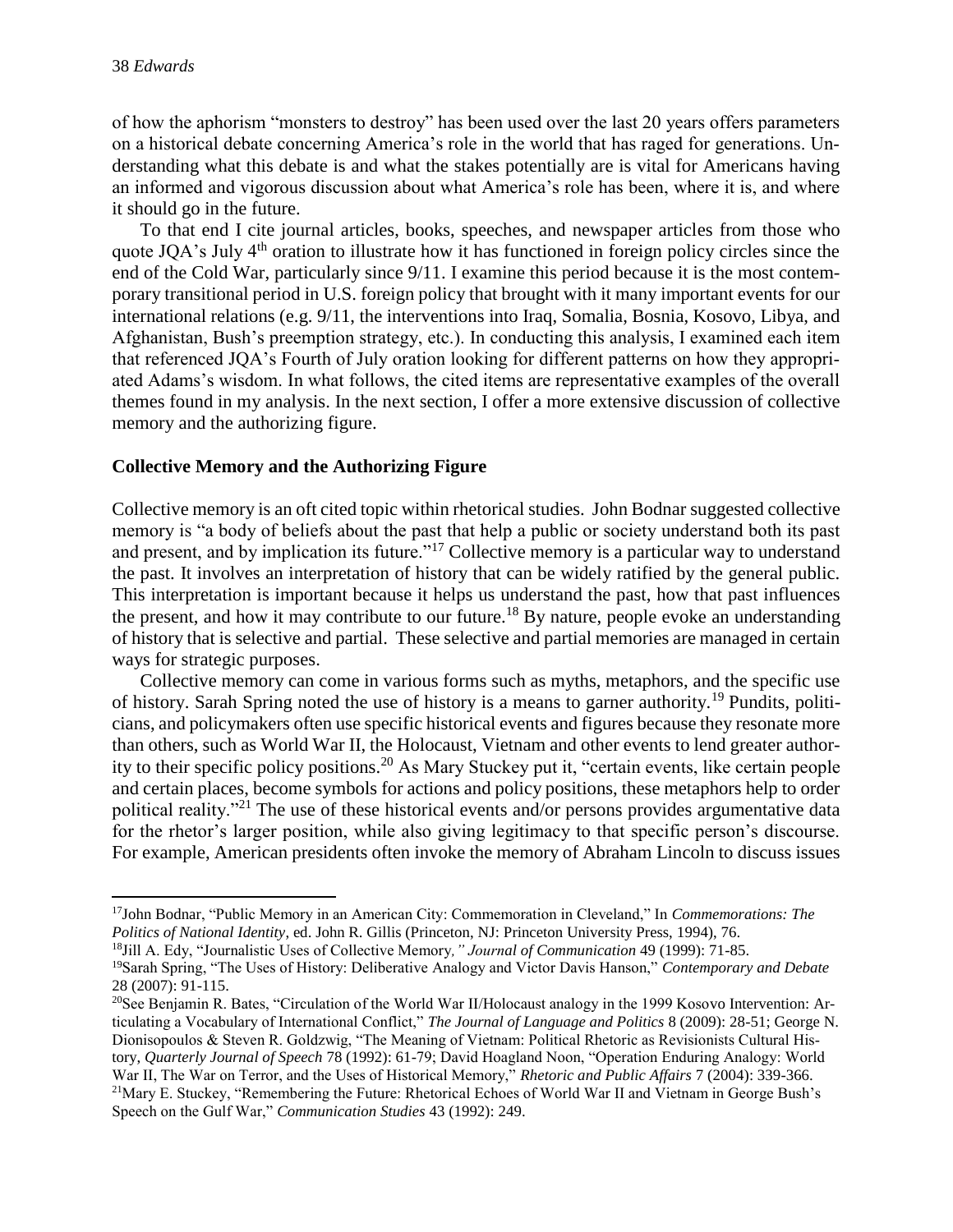of equality within the United States. Specifically, President Obama has used Lincoln's memory and his words to suggest that equality of opportunity is not secured unless the results of our rights are equalized among individuals.<sup>22</sup> Similarly, Ronald Reagan used the memory of Martin Luther King, Jr. to argue against the need for more civil rights legislation because he maintained that King's dream had already been achieved.<sup>23</sup> Lara Brown argued when political figures, particular American presidents, reference historical heroes, such as their predecessors, they invite comparisons, offer justifications, and provide gravitas to those making arguments about contemporary policy and principles.<sup>24</sup> These historical heroes serve as a source of authority and data for rhetors to use for their own purposes. Donald Rice called this kind of discourse the "rhetoric of the authorizing figure.<sup>25</sup> To define the parameters and purposes of this form of collective memory, Rice demonstrated how Cuban president Fidel Castro invoked the memory of Cuban hero Jose Marti to foment the Cuban Revolution. Although Rice's study focused on Cuban politics, the basic functions of the authorizing figure are equally applicable to American political discourse.

Authorizing figures perform three different functions. One function is that s/he can define and unify movements. The rhetor using the authorizing figure distinguishes what the movement is and what it is not. Castro used the memory of Marti early on to define and unify his revolutionary moment. For Castro, Marti "functioned as a kind of catalyst that helped to bring the principles and ideals of the struggle into focus."<sup>26</sup> Referencing Marti served to define and unify Cubans behind his cause, while bolstering his revolutionary credentials.

Second, authorizing figures are used to sanction interpretations and events. These figures validate and ratify policy choices and principles, which can be controversial. Sanctioning demonstrates the orator and the authorizing figure are doing similar work, despite major differences in the circumstances they face. The sanctioning function gives the appearance of a seamless transition from one era to the next. The core principles and/or policies of the past are no different than in the present. It offers the idea that if the authorizing figure were alive that s/he would not only approve of the rhetor's ideas, but enact similar ones. Castro used Marti to endorse his implementation of his Marxist economic policies, Marxist viewpoints, support his policy of military ventures into third-world nations, and the development of social internationalism. Marti's words and actions served as precedents that Castro drew upon to lend authority to his political worldview and policies.

Finally, authorizing figures are used to legitimate future goals. Once Castro was entrenched in power, he mixed Marti's vision of Cuba's future with his own interpretation of what Cuba should look like. Marti's "anti-Americanism" was transformed into Castro's future goal to battle all "imperialism." Castro appropriated Marti to legitimate what he thought Cuba could strive for in the future.<sup>27</sup>

<sup>22</sup>Jason R. Jividen, *Claiming Lincoln: Progressivism, Equality, and the Battle for Lincoln's Legacy in Presidential Rhetoric* (DeKalb, IL: Northern Illinois University Press, 2011), 171.

<sup>&</sup>lt;sup>23</sup>Denise M. Bostdorff and Steven R. Goldzwig, "History, Collective Memory, and Appropriation of Martin Luther King, Jr: Reagan's Rhetorical Legacy*," Presidential Studies Quarterly* 35 (2005): 661-690.

<sup>&</sup>lt;sup>24</sup>Lara M. Brown, "The Greats and the Great Debate: President William J. Clinton's Use of Presidential Exemplars," *Presidential Studies Quarterly* 37 (2007): 124-38.

<sup>25</sup>Donald E. Rice, *The Rhetoric of the Authorizing Figure: Fidel Castro and Jose Marti* (Westport, CT: Praeger, 1992); Jason A. Edwards, "Sanctioning Foreign Policy: The Rhetorical Uses of Harry Truman," *Presidential Studies Quarterly* 39 (2009): 454-472.

<sup>26</sup>Rice, *The Rhetoric of the Authorizing Figure*, 61.

<sup>27</sup>Rice, *The Rhetoric of the Authorizing Figure*, 126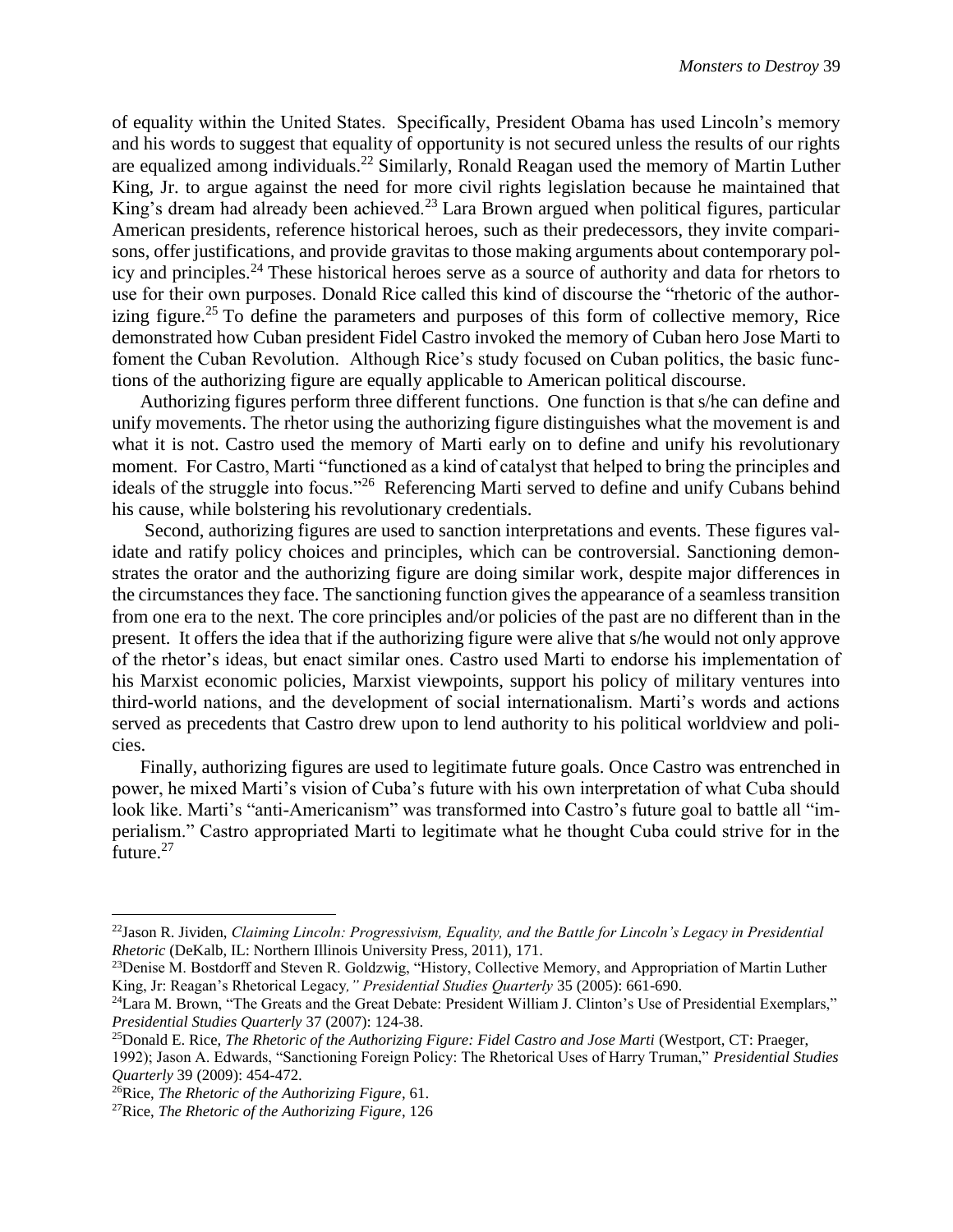l

In contemporary American foreign policy discourse, authorizing figures consist primarily of interventionists such as Woodrow Wilson, Franklin Roosevelt, Harry Truman, John Kennedy, and Ronald Reagan.<sup>28</sup> Their memories are invoked to support and/or negate a policy or principle that is being debated or implemented. John Quincy Adams is the most prominent exemplarist voice consistently mentioned and sanctioning different foreign policy principles, doctrines, and policies. Invoking JQA assists in establishing their interpretation of foreign policy events, policies, and principles. In this next section, I outline the contours of JQA's authorizing words for contemporary U.S. foreign policy, finding that after analyzing a variety of texts JQA's rhetoric was used to sanction interventionist and exemplarist positions.

#### **The Contemporary Legacy of John Quincy Adams July 4th Oration**

When John Quincy Adams argued the United States should not go in seek of "monsters to destroy" he reasserted and extended a doctrine of non-intervention that was a hallmark of early U.S. foreign policy. However, Adams' time as Secretary of State was set against the backdrop of great upheaval in the international system. Revolutions occurred all throughout South America, Central and Eastern Europe. The Monroe Administration was pressured by voices within Europe and the United States, most notably Speaker of the House Henry Clay and Senator Daniel Webster, to change the course of American foreign affairs. Specifically, Clay and Webster suggested the United States create an alliance with Great Britain and other powers so they could directly support those revolutions, particularly in Greece, which had captured the imaginations of thousands, including the poet Lord Byron.

Speaking to this pressure to change course in the conduct of U.S. foreign policy, Adams asserted in a letter to Robert Walsh, Jr. that directly supporting those revolutions, particularly in Europe, amounted to a "political doctrine in my estimation of the most pernicious tendency to this country . . . that doctrine that it is the duty of America to take an active part in the future political reformation of Europe."<sup>29</sup> For Adams, the foreign policy advocated by Clay and Webster would fundamentally alter America's character, but also endanger its democratic experiment. Taking "active part in the future political reformation of Europe" may infect the body politic with all of the defects of the European system, a system the United States had attempted to separate itself from with the American Revolution. America best influenced the affairs of the world with the power of its example, not the imposition of its political principles. His July  $4<sup>th</sup>$  oration gave him the opportunity to directly rebut and refute any changes to America's policy of non-interventionism. His rhetoric was an eloquent defense of curtailing U.S. activity abroad.

Fast forward over 100 years later and since the end of the World War II exemplarism within U.S. foreign policy circles, while still important, has been eclipsed by the intellectual heirs of Henry Clay and Daniel Webster. Interventionism is the primary way the United States enacts its exceptionalist in the international arena. Yet the end of the Cold War brought with it considerable debate within American foreign policy circles about what America's proper role should be.<sup>30</sup> This

<sup>28</sup>See Phillip Abbot, *The Exemplary Presidency: Franklin D. Roosevelt and the American Political Tradition* (Amherst, MA: University of Massachusetts Press, 1990); Edwards, "Sanctioning Foreign Policy."

<sup>29</sup>John Quincy Adams, "Letter to Robert Walsh, Jr," *The Writings of John Quincy Adams*, Volume VII ed. by Worthington C. Ford (New York: Macmillian Company), 117.

<sup>3030</sup> See Edwards, *Navigating the Post-Cold War World*; Karl K. Schonberg, *Pursuing the National Interest: Foreign Policy Debates in Twentieth Century American Foreign Policy* (Westport, CT: Praeger, 2003).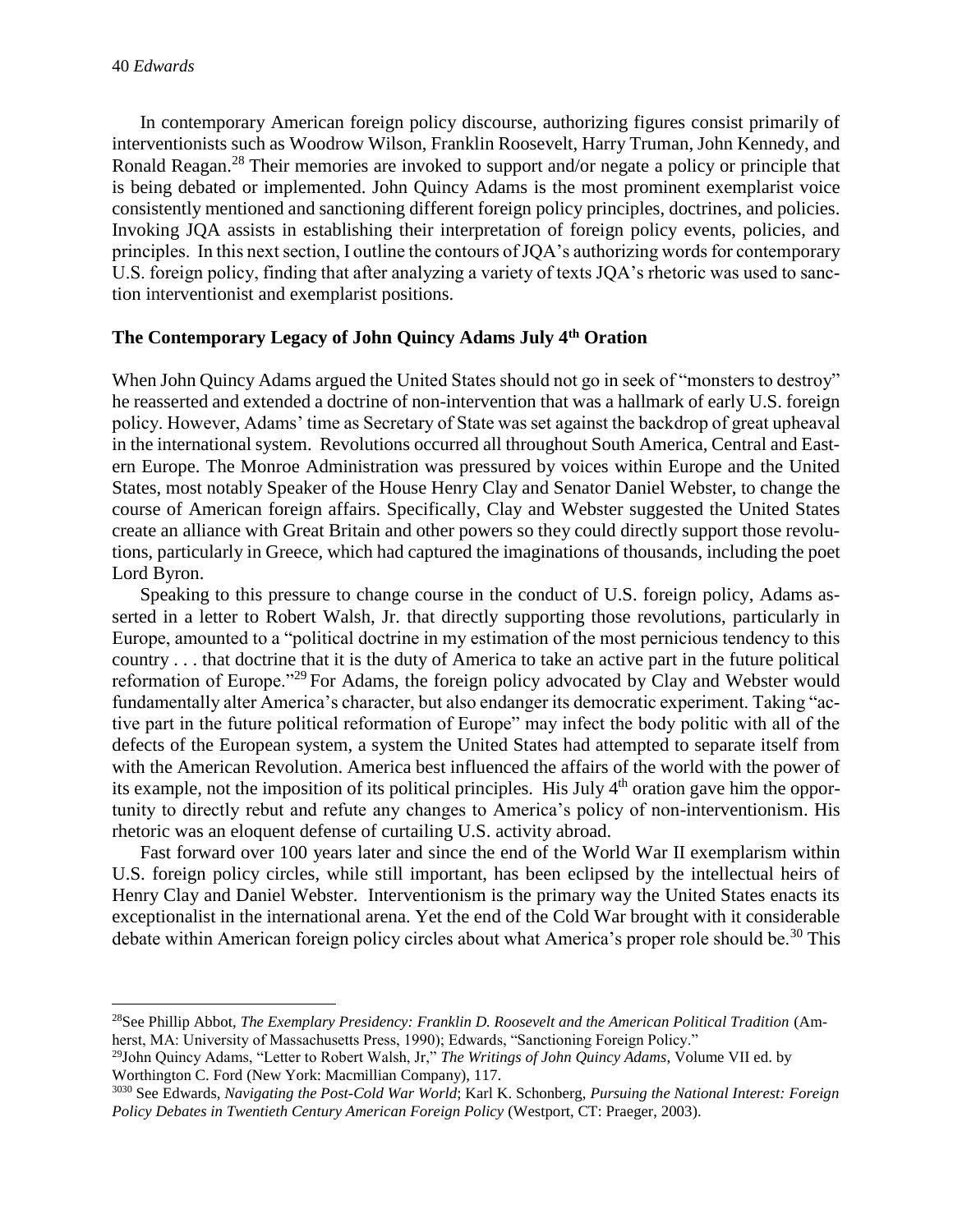debate allowed the exemplarist wisdom of John Quincy Adams to resurge and be appropriated when discussing America's role in post-Cold War politics.

#### **The "Charming" but Outdated Wisdom of JQA**

When analyzing how JQA's authorizing words have been employed America's post-Cold War foreign policy I noticed different variants of its usage. For example, some politicians and pundits used Adams' words as evidence to demonstrate the folly of his foreign policy wisdom for the late  $20<sup>th</sup>$  and early 21st centuries. Instead, they asserted the United States must maintain and extend its interventionism or there would be considerable consequences for the U.S. and the world. For example, neoconservative intellectuals William Kristol and Robert Kagan criticized the Clinton administration and other conservatives for abiding by a doctrine of not going in "search of monsters to destroy," which they called a "charming old metaphor" that if adhered to fully would "leave monsters on the loose, ravaging and pillaging to their hearts' content, as Americans stand by and watch."<sup>31</sup> The Clinton administration's inaction in Rwanda and Bosnia were examples of monsters being allowed to run loose.<sup>32</sup> For Kristol and Kagan, the monsters Clinton decided not to fight were not only in humanitarian crises, but were the leaders of rogue states like Iraq and North Korea. Their position was that because the United States stood as the lone superpower after the collapse of the Soviet Union, giving it the power destroy most of the globe's monsters adhering to "a policy of sitting atop a hill and leading by example becomes in practice a policy of cowardice and dishonor."<sup>33</sup> Instead, Kristol and Kagan advocated a much more proactive form of foreign policy they titled "benevolent hegemony." Benevolent hegemony called for the United States to actively project its military, diplomatic, and economic power to not only destroy monsters (e.g. Saddam Hussein) but to deter them from arising in the first place. According to Kristol and Kagan, this kind of foreign policy doctrine would make the world safer, cement America's global leadership, and ensure the post-Cold War world would be shaped in its image. If taken seriously, JQA's advice would imperil the United States' role as world leader and its ability to project power to protect its interest and those of its allies. JOA's lesson for 20<sup>th</sup> century America was that not "going in search" of monsters to destroy" harmed America's exceptionalism.

After the attacks of September  $11<sup>th</sup>$  many argued monsters, this time in the form of terrorists, had found the United States. If the United States did not prosecute the war on terror with full vigilance and maintain an international leadership position this would allow monsters to return. Former Secretary of State Alexander Haig stated that "John Quincy Adams warned us against going abroad 'in search of monsters to destroy,' and some argue that the war on terror is such a case. I disagree. On 9/11, the monster found us asleep at home and will continue to find us inadequately prepared unless we muster more strength and more wisdom."<sup>34</sup> For Haig, "more strength and more wisdom" came in the form of projecting more military might toward Iraq, which would

<sup>31</sup>William Kristol and Robert Kagan, "Toward a Neo-Reaganite Foreign Policy," *Foreign Affairs* 75 (1996): 31; Owen Harries, "The Foreign Policy Race; Bob Dole's Calculated Pragmatism," *The New York Times*, September 22, 1996, 68-75.

 $32$ The Pulitzer Prize-winning columnist Christopher Hitchens made a similar point over ten years later when he advocated that allowing monsters like Serbian General Ratko Mladic to run loose, committing war crimes against innocent civilians, and causing general chaos during the Yugoslav civil wars of the early to mid-1990s was evidence of the folly of Adams' advice in a 20<sup>th</sup> and 21<sup>st</sup> century world. See Christopher Hitchens, "The Monster Inside the Frail Old Man," *National Post*, June 1, 2011, 14.

<sup>33</sup>Kristol and Kagan, "Toward a Neo-Reaganite Foreign Policy," 31.

<sup>34</sup>Alexander Haig, "The US Will Stay the Course in Iraq in Coming Months," *The Australian*, July 11, 2007, 15.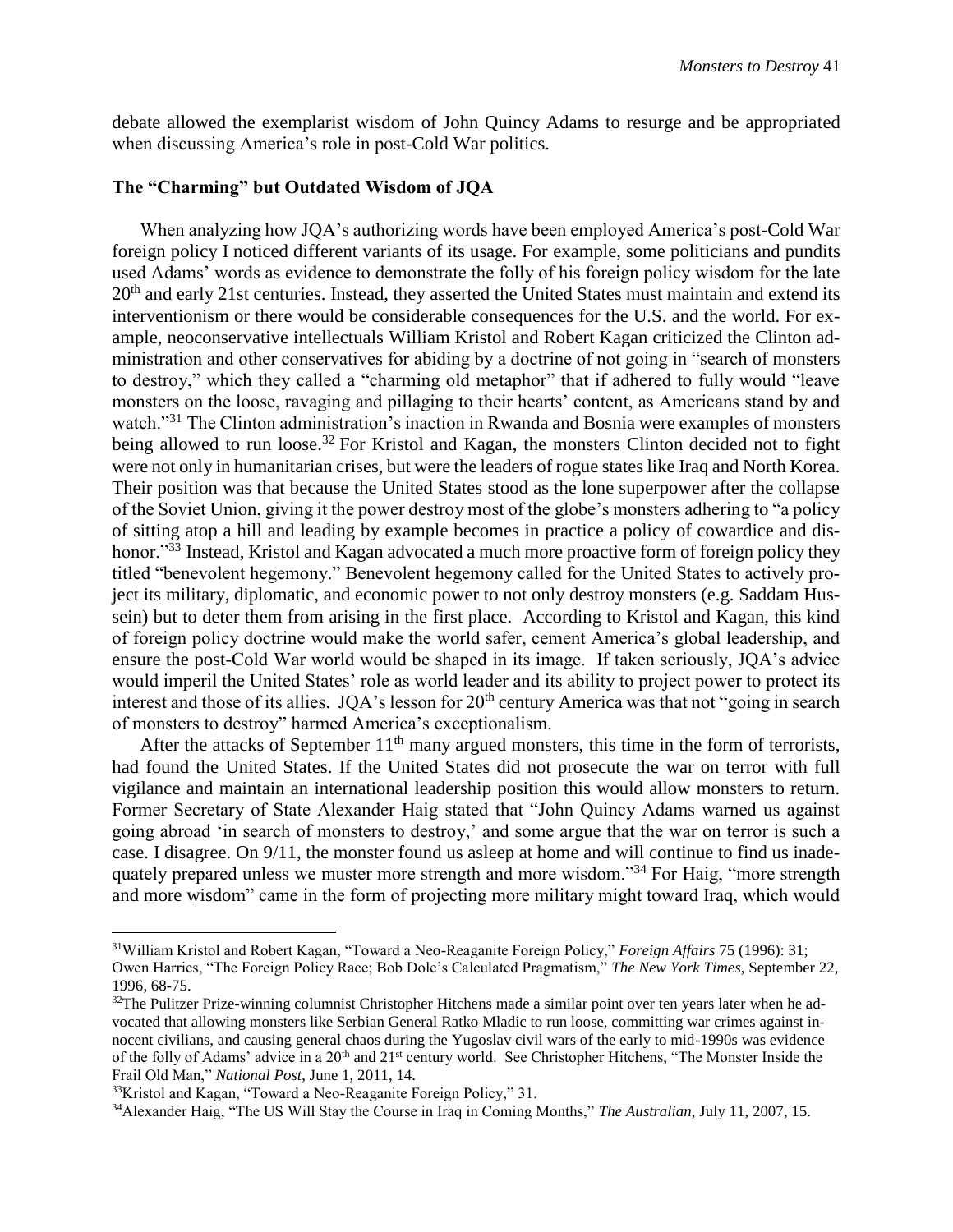curtail a monster from reappearing in that country. Haig's opinion was circulated at a time when the United States had destroyed the monster of Saddam Hussein, but the overall war was going badly for American forces. Many politicians opposed President Bush's troop "surge" in Iraq in early 2007; the United States, they said, should no longer be there searching for monsters. For Haig, the advice the opposite because if the United States did not strengthen its position in Iraq then more Saddam Husseins were likely to arise, putting America in more peril. In other words, the exemplarist wisdom of John Quincy Adams in a 21<sup>st</sup> century world weakened the United States and only invited enemies to attack America.

*Boston Globe* columnist Jeff Jacoby, similar to Kristol and Kagan, admonished those for advocating the United States shrink from its position as global super cop, even with the military missteps in Iraq and Afghanistan. According to Jacoby, "in Adams' day America was not the mightiest, wealthiest, and most influential nation on the face of the earth. Today it is. If the United States is the world's only superpower, and if we shrink from the role of global policeman, no one else will fill it."<sup>35</sup> For Jacoby, the United States had no choice but to go in "search of monsters to destroy." As he noted, "with great power comes great responsibilities, and sometimes one of those responsibilities *is* to destroy monsters: to take down tyrants who victimize the innocent and flout the rules of civilization."<sup>36</sup> Senator Marco Rubio struck a similar tone when he asserted, "some suggest that America should heed the famous words of John Quincy Adams and go 'not abroad, in search of monsters to destroy.' The problem is if America turns inward and ignores the monsters abroad, they are likely to come here."<sup>37</sup> Senator Rubio then asserted those monsters arrived prior to World War I, World War II, and on September 11<sup>th</sup>, 2001. Accordingly, the United States must be vigilant. It must be on the offensive. It must project its strength through military might and maintain its global leadership or the monsters will return.

Ultimately, these interventionists demonstrate that John Quincy Adams' advice worked solely for a 19th century world where the United States was weaker and could afford the luxury of staying out of global affairs. Up until the 2016 election, Adams' foreign policy doctrine is evidence as to what the United States should not do. His advice is "charming" but it is "old" and cannot account for the dynamics of post-Cold War global affairs and America's responsibility to act when others cannot. Consequently, maintaining an interventionist position upholds the leadership role America has built for the past one hundred years and strengthened its exceptionalism at the same time. By maintaining the leadership role the United States can continue to the world's leader and greatest nation. By contrast if political leaders obey the maxim of Quincy Adams it would entice an enemy to attack, degrading the United States, and by implication its status as an exceptional nation because it did not maintain its vigilant global leadership role.

#### **The Sage Wisdom of JQA Lives On: Pre 9/11**

Despite criticism that not going in "search of monsters to destroy" was folly for the age of globalization there were a number of pundits and intellectuals who used Adams' sage wisdom as part of an argument to curtail American interventionism. This curtailment can be divided into two brief eras: prior to September 11, 2001 and post-September 11. In the immediate aftermath of the Cold

 $\overline{a}$ 

<sup>35</sup>Jeff Jacoby, "The World's Best Policeman," *The Boston Globe*, June 22, 2011 http://articles.boston.com/2011-06- 22/bostonglobe/29690781\_1\_ethnic-cleansing-monsters-rasmussen.

<sup>36</sup>Jacoby, "The World's Best Policeman."

<sup>37</sup>Marco Rubio, "Senator Rubio Delivers Remarks on America's Role in the World," September 14, 2011, http://rubio.senate.gov/public/index.cfm/press-releases?ID=ef8bd270-f228-4128-8b70-c55db81438a3.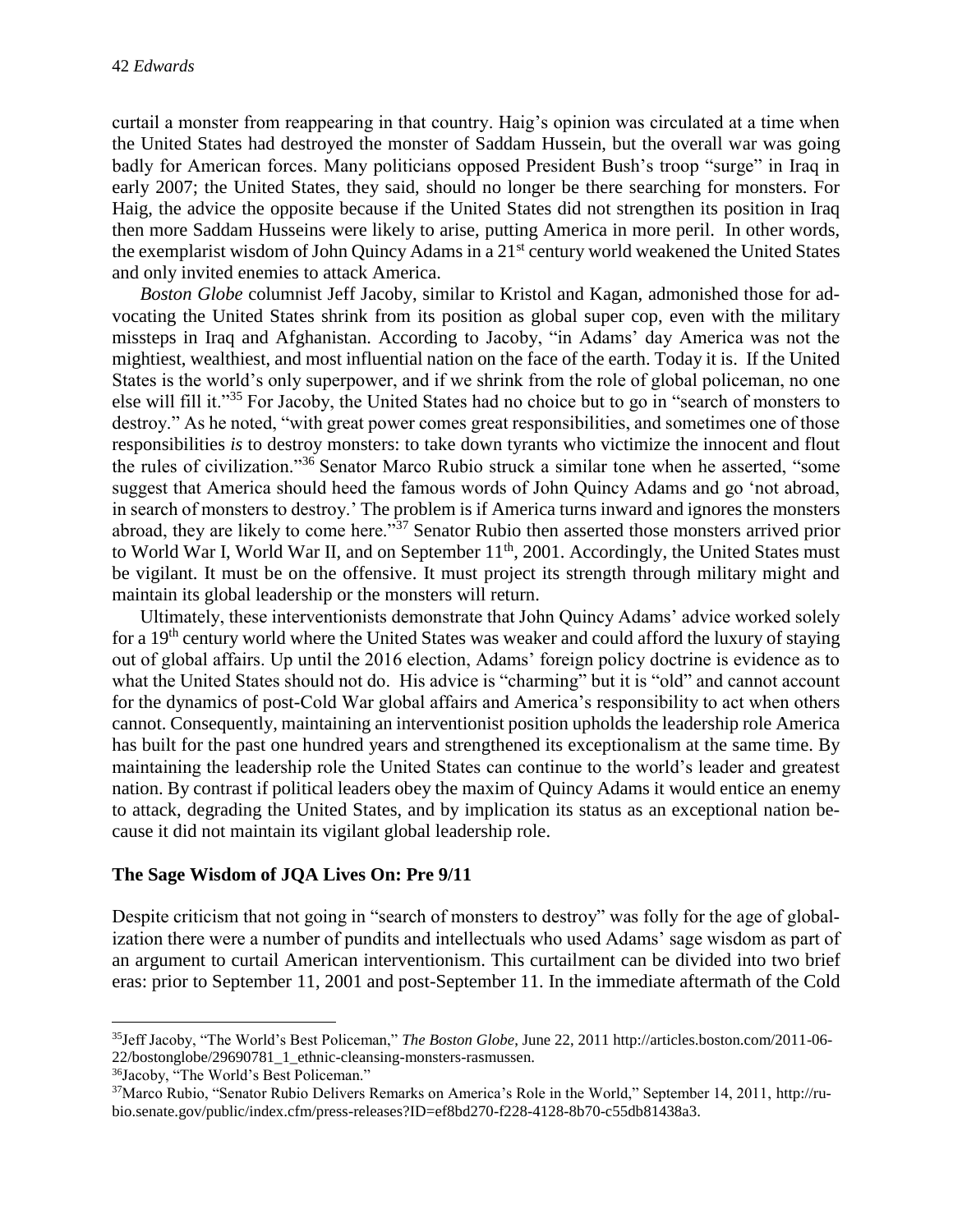War, even though the Bush and Clinton administrations were committed to engagement and intervention with the international community, many voices advocated the United States return to a "traditional" doctrine of American foreign policy. For example, former Reagan Administration United Nations Ambassador Jeanne Kirkpatrick asserted the U.S. had won the Cold War and it was to time to return to a foreign policy of "normalcy," which was not going in search of "monsters" to destroy." For Kirkpatrick, the Cold War was an aberration, a necessary one, but an aberration nonetheless in U.S. foreign policy history. In "normal" times, without a great enemy to face, the United States must eschew thoughts of benevolent hegemony and influence the affairs of the world through its example. $38$ 

Pulitzer Prize-winning historian Walter McDougall made a similar argument. Quoting John Quincy Adams, McDougall maintained that a tradition within U.S. international affairs is to "obey that dictum" of going in search of "monsters" to destroy. All of America's wars were entered into with reluctance and unwillingness by many Americans. For McDougall, identifying "monsters," destroying them, and moving on was "not the American style." Rather, he asserted "our traditional wisdom is based on refusing to cry before we are hurt, going the extra mile to insure (should conflict come) that there is doubt about whom it to blame, and letting the enemy take the first shot." $39$ 

Benjamin Schwarz, an *Atlantic Monthly* correspondent, derided America's global ambitions and its "crusade" to intervene in the Balkans, Kosovo, Haiti, Somalia, and other hotspots around the world where there were no vital U.S. interests. He noted that he and others who opposed these interventions were being branded with the foreign policy epithet of "neo-isolationist." As Schwarz explained, "neo-isolationism is based on the grand tradition that embraces not only the views of left-wing foreign policy critics, but also a strain of thoughtful conservatism that goes back to John Quincy Adams" who "admonished Americans to go 'not abroad in search of monsters to destroy.'" Schwarz further observed George Kennan, the architect of the Cold War, Senator William Fulbright, and journalist Walter Lippmann, all supported JQA's mindset, even in a contemporary setting. These intellectuals, like Adams, realized that "foolish globalism" leads us to "unending wars of intervention" and intoxicates Americans into "thinking with the illusion that it is a crusader for righteousness."<sup>40</sup> Not going in search of monsters to destroy was not just advice for 19<sup>th</sup> century America as suggested by some. Rather, it was a principle to be obeyed in all eras of American history.

Prior to September 11<sup>th</sup>, these exemplarists used John Quincy Adams foreign policy advice as a means to curtail American engagement abroad, primarily military engagement. For Kirkpatrick, McDougall and Schwarz, the tradition of the United States not "taking the first shot" was the more prudent course for U.S. politics. Maintaining an interventionist position merely led to "unending wars of interventionism" that proved disastrous for America domestically and internationally, haunting us like Vietnam has since the 1970s. Additionally, this advice was not merely rants from peaceniks on the liberal left, but was balanced between "left-wing" circles and "conservativism." The lesson of exemplarism was that it has a long history of being supported by all sides of the aisle in U.S. politics and if implemented could protect the American people from "foolish globalism"

<sup>38</sup>Jeanne Kirkpatrick, "Returning to Normalcy," *The New World Order: Opposing Viewpoints*, ed. by Matthew Polesetsky and William Dudley (San Diego: Greenhaven Press, 1991), 74-81.

<sup>39</sup>Walter McDougall, "Foreign Monsters, False Alarms," *The New York Times*, April 15, 1997, A25; Walter McDougall, *Promised Land, Crusader State: America's Encounter with the World Since 1776* (Boston: Houghton Mifflin, 1997).

<sup>40</sup>Benjamin Schwarz, "Leading vs. Dominating," *Christian Science Monitor*, April 21, 1999, 8; Benjamin Schwarz, "A Look at . . . America's Role; New Isolationists, Old Fallacies," *The Washington Post*, October 31, 1999, B3.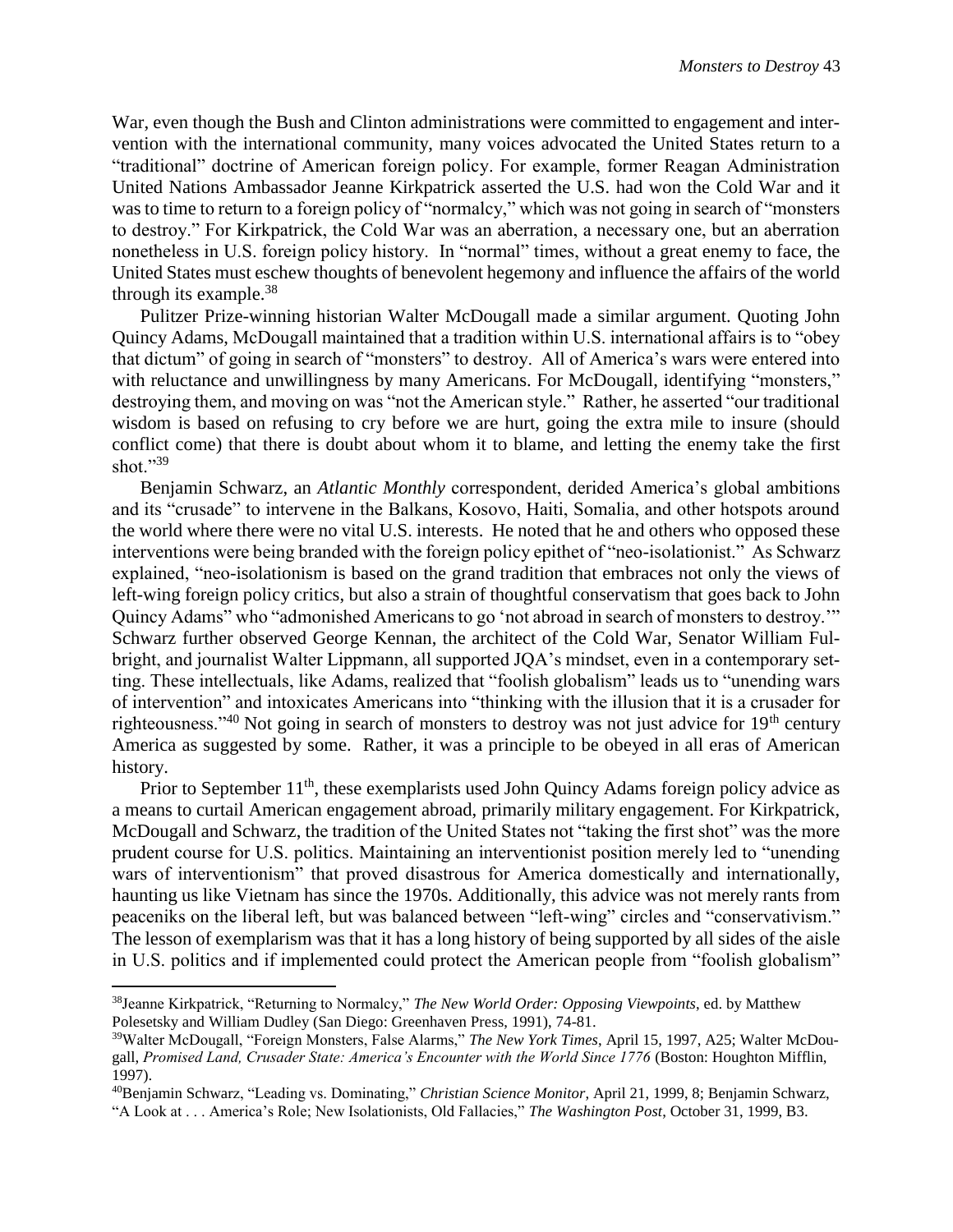and the unenviable position of being "crusaders" of the modern world, a policy that would surely end in disaster as it had for its predecessors.

#### **Post 9/11**

After September 11<sup>th</sup>, for just over a year or so, John Quincy Adams' advice of not going in "search" of monsters to destroy" seemed inappropriate for the circumstances in which the United States found itself. The Bush administration easily made the claim that the Al-Qaeda "monster" had found the United States, partly because America had been asleep at the wheel of its post-Cold War foreign policy.<sup>41</sup> Accordingly, most Americans supported the war in Afghanistan and the ongoing hunt for Osama Bin Laden.

However, as America's eyes turned toward the "monster" of Saddam Hussein, coinciding with the Bush administration's promotion of its pre-emption doctrine,<sup>42</sup> an internal American debate arose about America's role in the world. Robert Kagan maintained the Iraq War inspired a "very old debate, which Americans have thrashed out in every generation."<sup>43</sup> This debate is not about being anti or pro-American, but it is "between two different American traditions concerning how the United States can best promote its values and ideals."<sup>44</sup> On one side of this debate, as noted earlier, were people who supported America's "benevolent hegemony" or what Kagan called our "messianic impulse." This impulse—which is "Americans belief in the possibility of global transformation"—has "always been the more dominant strain in the nation's character."<sup>45</sup> This dominant strain received even greater support after America's invasion of Iraq. Public intellectuals such as Salman Rushdie and Dinesh D'Souza, Canadian Labor Party Leader Michael Ignatieff, historians Margaret MacMillan and Niall Ferguson, as well as others all supported U.S. intervention. Speaking specifically about U.S. influence, D'Souza called the United States "the most magnanimous imperial power ever," which allowed the United States to approach Iraq in a manner to transform not only that country, but the whole of the Middle East.<sup>46</sup> Similarly, Niall Ferguson drew upon the experience of Britain's empire, calling it a great civilizing influence upon the world. He implored the Bush administration to stay the course, bringing stability and democracy to Iraq and the Middle East.<sup>47</sup>

However, significant public opposition grew toward the Iraq war. Here John Quincy Adams' returned as an authorizing figure for critics of U.S. foreign policy. In the months leading up to the Iraq war several commentators argued that JQA's maxim must guide U.S. foreign policy even amidst the ongoing fight against Al-Qaeda. For example, Mark Danner asserted Adams principle of not going "in search of monsters to destroy has been a cherished truism of our foreign policy, central to how Americans look at themselves and at their role in the world . . . if America invokes

 $\overline{\phantom{a}}$ 41George W. Bush, "Address Before a Joint Session of Congress on the United States Response to the Terrorist Attacks on September 11, 2001," September 20, 2001, *The Public Papers of the President*, 1142-1146.

<sup>42</sup>In the 2002 *National Security Strategy of the United States* the Bush administration laid out its doctrine of preemption. According to the doctrine, the United States had the right to intervene in states that it felt posed a grave and immediate danger toward U.S. interests. Iraq was the next immediate and grave threat, along with other members of the "axis of evil" Iran and North Korea.

<sup>43</sup>Robert Kagan, "Our Messianic Impulse," *The Washington Post*, December 10, 2006, B07.

<sup>44</sup>Owen Harries, "America's Challenge from Within," *The Age*, December 12, 2003, 11. <sup>45</sup>Kagan, "Our Messianic Impulse, B7.

<sup>46</sup>David Olive, "Pax Americana's Cheerleaders," The Toronto Star, May 4, 2003, B3.

<sup>47</sup>Olive, "Pax Americana's Cheerleaders," B3.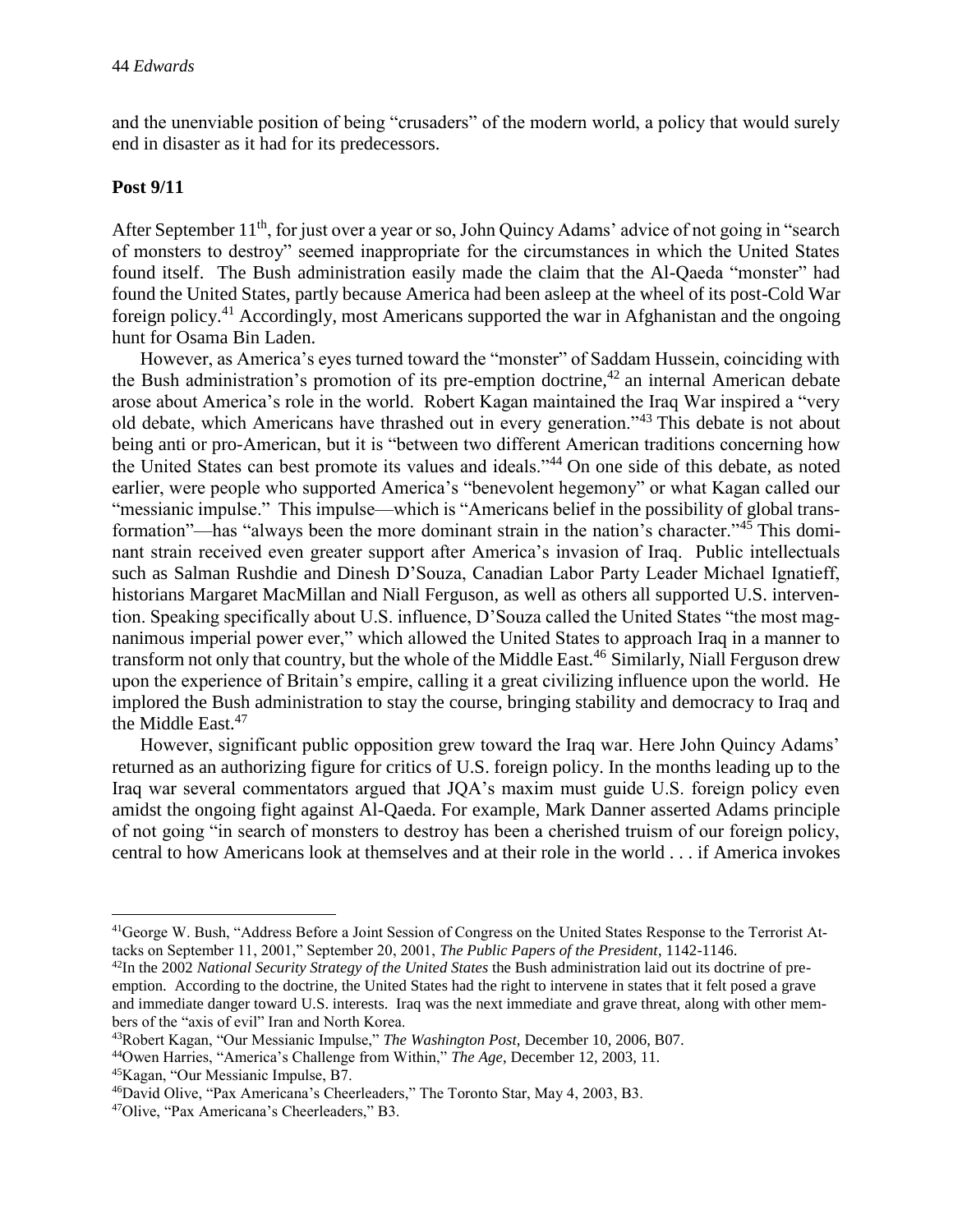and occupies Iraq, they no longer will be."<sup>48</sup> Following a similar logic and responding to an article by Salman Rushdie who observed the U.S. should remove Saddam Hussein from power to ease the suffering of the Iraqi people, Sheldon Richman of Conway, Arkansas invoked Adams, further stating "the Constitution of the United States does not empower the U.S. government to overthrow foreign rulers who oppress their people. The Framers, suspicious of government power—especially war power—omitted that power." The United States "is the well-wisher to the freedom and independence of all. She is the champion and vindicator only of her own."<sup>49</sup> Hiraoki Sato stated the "one rationale that underlies the debate for American intervention is democracy." However, Sato noted Adams in his July  $4<sup>th</sup>$ , 1821 address stated the United States never interfered "in the concerns of others, even when conflict has been for principles to which she clings." If she did then "the fundamental maxims of her policy would insensibly change from liberty to force."<sup>50</sup> For Sato, American intervention into Iraq put the United States on the path to become "the dictatress of the world," which meant America would "be no longer the ruler of her own spirit."<sup>51</sup> *The New Straits Times* argued that President Bush has already "fathered the Dictatress, an illegitimate enterprise where the global community is concerned.<sup>"52</sup> *The Philadelphia Inquirer* asserted the Iraq war caused the United States has gone from a "nation born out of longing for freedom from domination has now become the dominator."<sup>53</sup> Famed historian Arthur Schlesinger, Jr., after invoking the wisdom of JQA, opined by "seeking out monsters" George W. Bush "has overturned two centuries of U.S. thinking on global diplomacy."<sup>54</sup> For all the individuals cited, America's Iraq war altered the character of U.S. foreign policy from being a cheerleader for democracy to the creation of an American imperium, something which most Americans voiced their opposition. Empire only brought with it grave consequences internally and externally as it had to every other empire.

Several rhetors spoke specifically about those consequences. One such concern was the increased distrust of the United States by people in the Middle East and the loss of American prestige abroad because of the Iraqi invasion. America's Iraq war resulting in "abuses at Abu Ghraib, the destruction of Fallujah, the alleged Marine rampage in Haditha—all are reflections of how, in our search for "monsters to destroy," we have found them in ourselves."<sup>55</sup> In other words, Adams was right. Our intervention got America into a situation when it tried to get rid of a monster, but became one. America's inability to manage to the war did irreparable harm to its image in the Middle East and abroad. By implication its exceptional ethos was damaged by becoming a "dictatress" to the world instead of being a nation to emulate.

An additional consequence was the Iraq War has practically bankrupted the United States economically and morally. Andrew Bacevich, while tracing our penchant to empire to the 1970s, asserted the Iraq War has brought the United States to the brink of destruction. It undercut American exceptionalism, not enhanced it. If the United States did not stop its oversea adventures it will

<sup>48</sup>Mark Danner, "The Struggles of Democracy and Empire," *The New York Times*, October 9, 2002, 27.

<sup>49</sup>Sheldon Richman, "Letter to the Editor: Regime Change as 'Liberation," *The Washington Post*, November 8, 2002, A30.

<sup>50</sup>Hiraoki Sato, "Words of Wisdom on U.S. Interventionism," *The Japan Times*, October 28, 2002. Lexis-Nexis Database.

<sup>51</sup>Sato, "Words of Wisdom on U.S. Interventionism." For a similar viewpoint see Ernest W. LeFever, "Can We Export Democracy?," *The Washington Times*, March 12, 2006, B3.

<sup>52</sup>"U.S. Imperium Beyond Iraq," *New Straits Times*, March 23, 2003.

<sup>53</sup>Medea Benjamin, "Join a Fast for the Sake of Peace in Iraq," *The Philadelphia Inquirer*, July 4, 2006, A9.

<sup>54</sup>Arthur Schlesinger, "Seeking Out Monsters," *The Guardian*, October 19, 2004, 23.

<sup>55</sup>Benjamin, "Join a Fast," A9.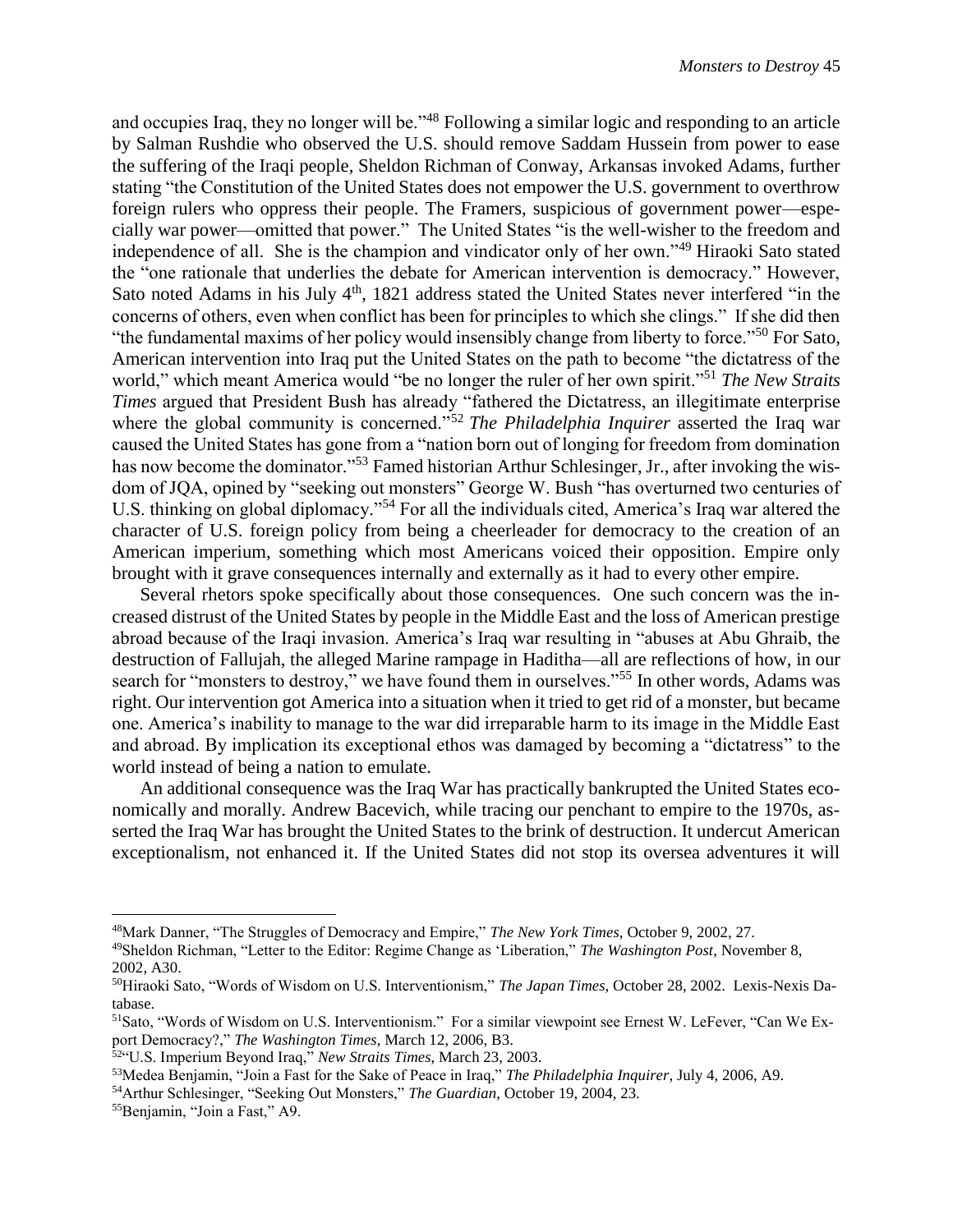mean further disaster for the American economy, morality, and its standing in the world.<sup>56</sup> America has been destroying itself by ignoring Quincy Adams' advice. If JQA was not heeded, the U.S. could very well lose her democratic soul.

Consequently, the only way for the United States to correct problems is to specifically "extricate ourselves from Iraq so that Iraqis can rule their own nation and Americans can, once again, become the rulers of her own spirit."<sup>57</sup> More generally, critics of American imperium, such as Jonathan Freedland, implored the United States to return to its traditional exemplar tradition of U.S. foreign policy that follows John Quincy Adams' advice to "export its brand of liberty . . . not through force but by the power of its own example."<sup>58</sup> As Adams put it in 1821, America must be the "well-wisher to the freedom and independence of all," while also "commending the general cause by the countenance of her voice, and the benignant sympathy of her example."<sup>59</sup> If the United States did not return to the foreign policy principles of Adams then it not only will alter traditions of U.S. foreign policy, but it will go down a road, as demonstrated by the incompetent intervention into Iraq, with consequences that will endanger U.S. prestige abroad, but it might very well bring down the United States itself, similar to the experiences of the Roman and British empires. Going in search of "monsters to destroy" only led to disaster for the U.S. and its body politic.

#### **President Obama and Libya**

When Barack Obama entered the presidency in 2009 it appeared, in part, that he would actually heed JQA's advice of not going in "search of monsters to destroy." President Obama disavowed President Bush's strategy of preemptive war—attacking an enemy before it attacked you; declared he would make it a central point of his foreign policy to reduce the world's nuclear stockpiles and the threat of nuclear war; end the war in Iraq and wind down the war in Afghanistan. $60$  Instead, Obama stated it was time to do some "nation-building here at home." Obama's America would influence the affairs of the world, not through building an American imperium and intervention, but through its domestic example.

However, in 2011, the Arab Spring would remake Obama's foreign policy.<sup>61</sup> The Arab Spring began in Tunisia with a single person who protested against lack of economic opportunity within the country, governmental suppression of civil rights, and government corruption at all levels. This person's martyrdom brought about a movement that saw hundreds of thousands of protesters in Egypt, Tunisia, Bahrain, Syria, Oman, Yemen, and Jordan mobilizing to speak out against corruption, political freedom, and lack of economic opportunity. Within a few weeks, dictators in Tunisia and Egypt were ousted from power and the next target appeared to be Libya. The momentum of the spring moved to Libya in late February 2011. Peaceful protesters began gathering the streets of Libya. Seeing what had happened in Tunisia and Egypt, Libya's leader, Moammar Gaddafi,

<sup>56</sup>Andrew Bacevich, *The Limits of Empire: The End of American Exceptionalism* (New York: Macmillan Books, 2009).

<sup>57</sup>Benjamin, "Join a Fast," B9.

<sup>58</sup>Jonathan Freedland, "Emperor George: What Has Become of American Values and Idealism? All Swept Away in This Thoroughly Un-American War," *The Guardian*, April 2, 2003, 21.

<sup>59</sup>Adams, An Address Delivered at the Request of a Commission at the Citizens of Washington, 32

<sup>60</sup>Jason A. Edwards, "Resetting America's Role in the World: President Obama's Rhetoric of (Re)Conciliation and Partnership," *The Rhetoric of Heroic Expectations: Establishing the Obama Presidency* ed. by Jennifer Mercieca and Justin Vaughn (College Station: Texas A&M University Press, 120-139).

<sup>61</sup>Ryan Lizza, "How the Arab Spring Remade Obama's Foreign Policy," *The New Yorker*, May 2, 2011, http://www.newyorker.com/reporting/2011/05/02/110502fa\_fact\_lizza.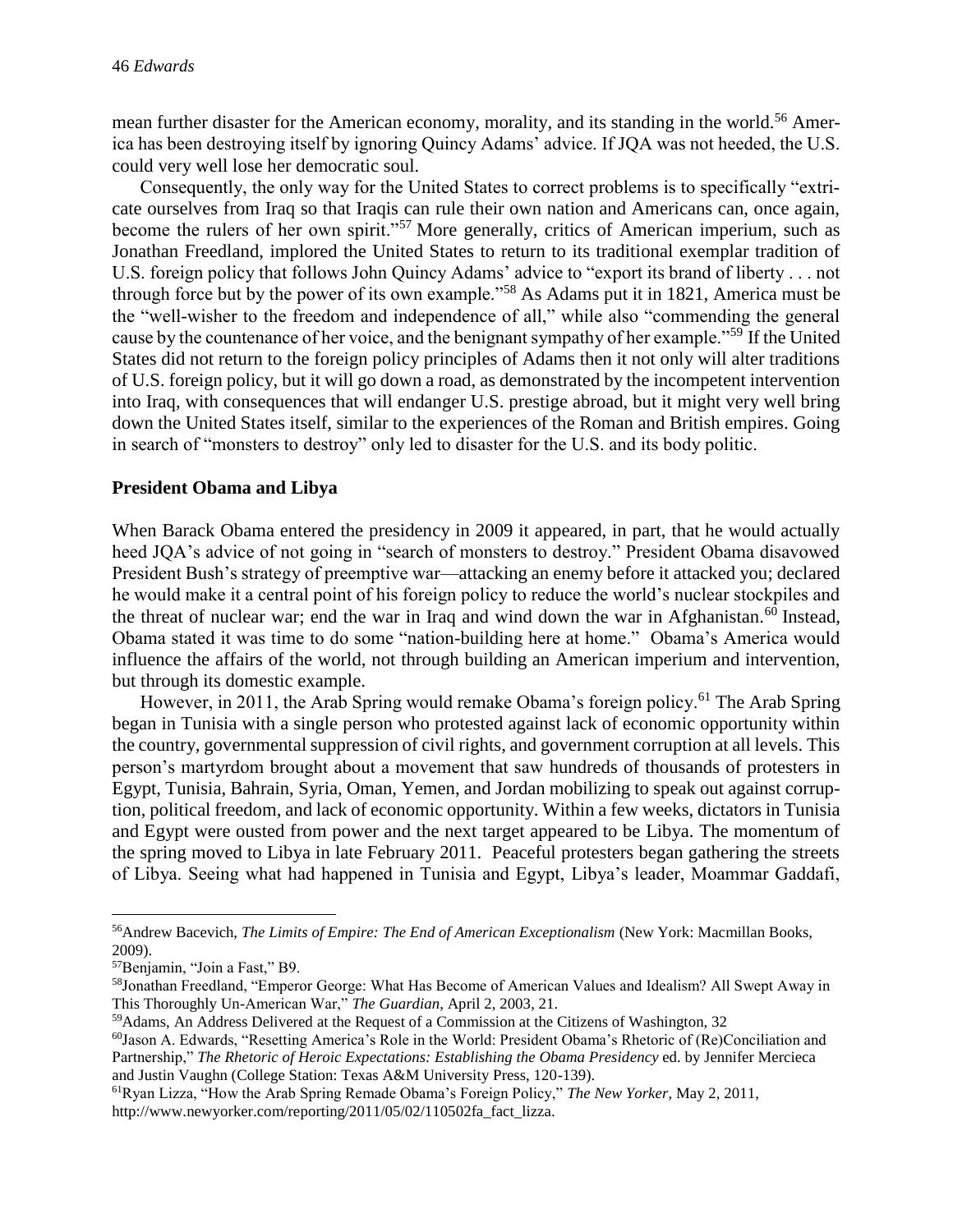began a violent crackdown of the protesters. Soon this crackdown erupted into all-out civil war and endangered hundreds of thousands of innocent civilians. Gaddafi launched an offensive against Libya's rebels that was indiscriminate in its targets. According to some estimates, Gaddafi killed over 10,000 civilians in a short period of time.<sup>62</sup> The attacks on civilians became so bad that the United Nations Security Council authorized the use of force to protect civilians from Libyan forces.

Responding to the Security Council resolution, President Obama announced in a national address a U.S. mission, along with allies in NATO and other Middle Eastern countries, to protect civilians. Prior to the announced intervention and afterwards critics of President Obama signified their opposition to U.S. involvement in Libya by, partly, invoking John Quincy Adams foreign policy maxim. Pundits warned of the dire consequences that would ensue and its future effects on U.S. foreign policy. For example, Ryan Girdusky argued America cannot "afford to 'go in search of monsters to destroy' because it was not "in America's interests to intervene." Additionally, the intervention would result in huge "civilian casualties," "loss of treasure America can ill afford" because of our ill-fated wars in Iraq and Afghanistan, and "anti-U.S. blowback."<sup>63</sup> For Girdusky, this blowback could be the greatest consequence because it will fuel anti-Americanism in the Middle East where it was already quite high, even when President Obama's attempted to reset relations with the region.<sup>64</sup> Because of America's past problems with the Middle East (e.g. pronounced support of dictators over democracy and the Iraq War) "America doesn't have the credibility to make war in the Arab world. Our touch in this is actually counterproductive."<sup>65</sup>

Opponents of Obama argued a more important consequence for U.S. foreign policy was that an intervention into Libya would set a dangerous precedent by expanding how and when American military forces would be used. Spurred on by the lack of international action in Rwanda, Bosnia, and Darfur a growing cacophony of voices within the United States and from across the world maintain the international community has a fundamental duty to protect civilian populations from war crimes, genocide, and crimes against humanity.<sup>66</sup> Libya was the first test of this new global "responsibility to protect" to protect civilians from their leaders.<sup>67</sup> However, Tim Rutten asserted JQA's admonition against foreign interventions "remains resonant, particularly when applied to our murkily enmeshment in the revolutionary uprising against Libya's Moammar Quadafi. Rutten further argued Libya is a "political revolution, which now appears to be settling into a civil war. Those can be bitter and bloody affairs fraught with atrocity and tragedy on every side," but the situation did not meet the threshold for genocide or crimes against humanity, at least not in the sense of those committed against Armenians, Jews, and Tutsis. Rather, Libya's problems look similar to other countries dealing with civil unrest. If an intervention occurred it suggested "that the humanitarian crisis category is being expanded beyond reason."<sup>68</sup> In other words, America's intervention into Libya stretched the notion of "humanitarian intervention" to include a multitude

<sup>62</sup>Ryan James Girdusky, "Libya Intervention: US Cannot Afford to 'Go in Search of Monsters to Destroy," *The Christian Science Monitor*, March 24, 2011, http://www.csmonitor.com/Commentary/Opinion/2011/0324/Libyaintervention-US-cannot-afford-to-go-in-search-of-monsters-to-destroy.

<sup>63</sup>Girdusky, "Libya Intervention."

<sup>64</sup>Edwards, "Resetting America's Role in the World."

<sup>65</sup>Maureen Dowd, "In Search of Monsters," *The New York Times*, March 13, 2011, pg. 11.

<sup>66</sup>See Aidan Hehir, *The Responsibility to Protect: Rhetoric, Reality, and the Future of Humanitarian Intervention* (New York: Palgrave, 2011).

<sup>67</sup>Irwin Cotler and Jared Genser, "Libya and the Responsibility to Protect," *The New York Times*, February 28, 2011, http://www.nytimes.com/2011/03/01/opinion/01iht-edcotler01.html.

<sup>68</sup>Tim Rutten, "Does Duty Call in Libya," *The Los Angeles Times*, March 26, 2011, A21.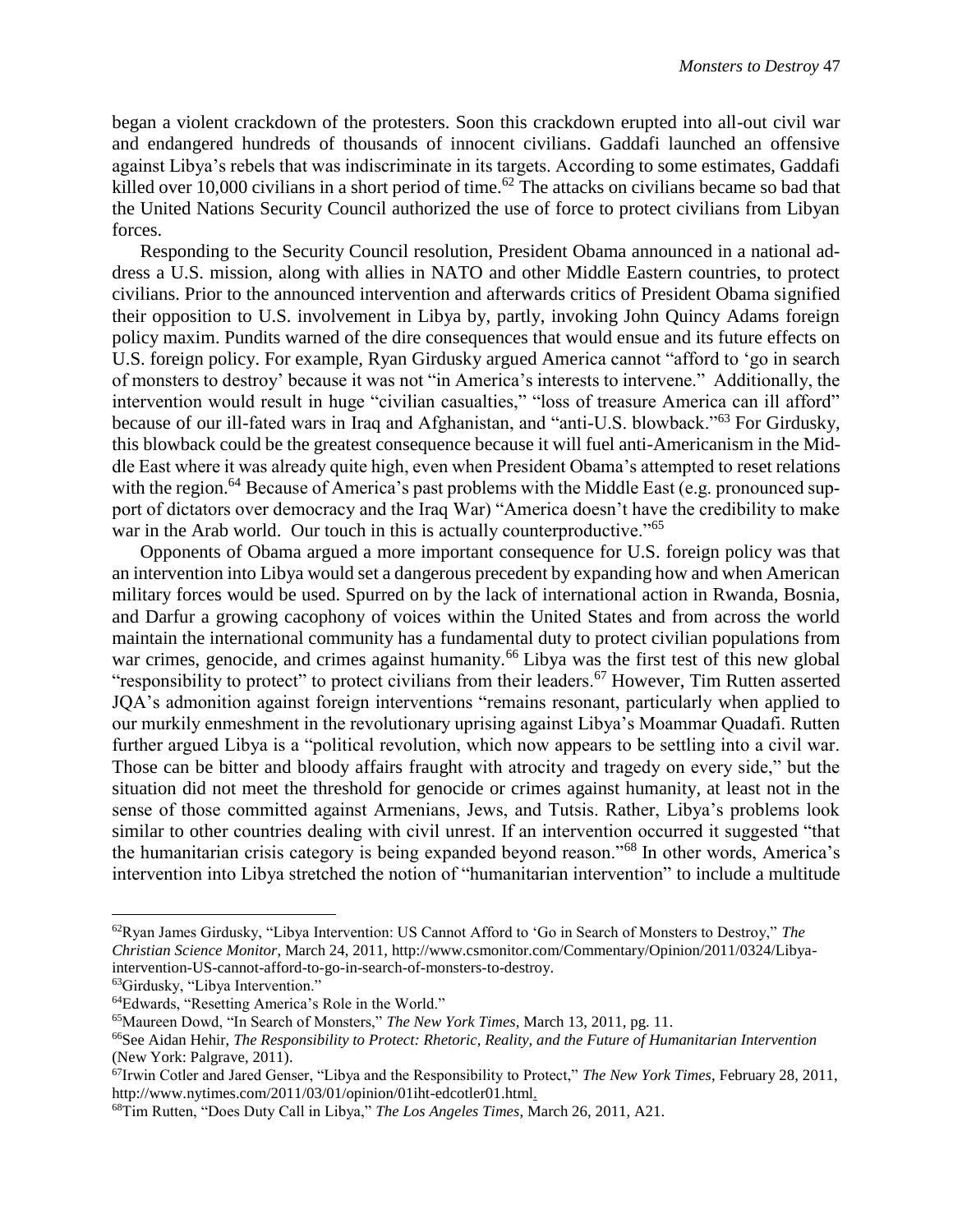of civil unrest across the globe. For Rutten, as well as other critics, Obama's policy toward Libya established a precedent that America would have to commit itself to quell every pocket of violent outbreak across the globe. Accordingly, when the United States could not fulfill that burden, because no nation ever could, then the United States and the Obama administration's foreign policy would be accused of abandoning those in need and its foreign policy would be deemed hypocritical. Thereby, reinforcing a stereotype that many within the international community share about U.S. foreign policy and ultimately undercutting any kind of credibility the Obama administration had attempted to rebuild on the world stage. America's inability to meet its commitments only lessened its status as a global leader. The suggestion being President Obama by acting in Libya endangered its foreign policy, its leadership, and its future.

Neil Hrab, writing for the *Washington Examiner*, shared a similar sentiment when he stated "wherever you are now, John Quincy Adams, you've got to be shaking your head at the news that the U.S. and its allies have rushed into just the sort of foreign adventure you warned against." According to Hrab, "the leaders of the US, France, Canada, the UK, Denmark, etc. are determined to go to Libya, 'in search of monsters to destroy.'" Finding these monsters give political leaders the precedent they needed to assert "for the right to intervene militarily elsewhere in the world perhaps in Sudan, one day; perhaps Zimbabwe, perhaps even Iran. Libya is a test case for their new foreign policy doctrine . . . legitimizing more frequent use of military force in international relations."<sup>69</sup> Hrab's column implied this "right to intervene" was not only a "new foreign policy doctrine" but that it may have some disastrous unforeseen implications. This new doctrine would drag the United States and the west into conflicts across the world, which America may not be able to extricate itself (e.g. Vietnam, Afghanistan, and Iraq).

An even greater implication and subsequent problem was that this "frequent use of military force" had echoes of the previous Bush administration's policy of pre-emptive war and military power as a primary weapon in its foreign policy arsenal. While President Obama did not advocate pre-emption to deal with America's enemies his use of military power made the use of force a primary option instead of a secondary one. Consequently, critics of American imperium would be emboldened; arguing Obama was merely an extension of President Bush's foreign policy and that this imperium would be embedded in U.S. foreign policy culture. Ultimately, as Maureen Dowd of the *New York Times* succinctly wrote, Obama's "search for monsters" in Libya committed "the United States to endless wars of altruism. And that's folly."<sup>70</sup>

The pronounced logic for this "war of altruism" was to stop civilian casualties within Libya, but for Obama's critics it had three larger effects. First, it implied the United States will inevitably look hypocritical in international relations, which was/is a constant criticism of its foreign policy. For example, the U.S. pronounces its support of human rights, but allows huge abuses to go on in places across the world. It rhetorically supports democracy, but does not invest the time and effort to see those ideas through in every nation. It allowed America's enemies/opponents to assert why Libya and not Syria? Egypt? Bahrain or other parts of the world? What are the rules for America's intervention? For Obama's critics, the Libya intervention established a precedent and perception that the U.S. should intervene in every conflict where leaders commit atrocities against their people. Because the United States could not possibly intervene militarily everywhere at all times, it makes America look duplicitous, which ultimately undercuts its credibility on U.S. foreign policy.

 $\overline{\phantom{a}}$ <sup>69</sup>Neil Hrab, "Searching for 'Monsters to Destroy' in Libya," *The Washington Examiner*, March 19, 2011, http://www.nytimes.com/2011/03/01/opinion/01iht-edcotler01.html.

<sup>70</sup>Dowd, "In Search of Monsters," 11.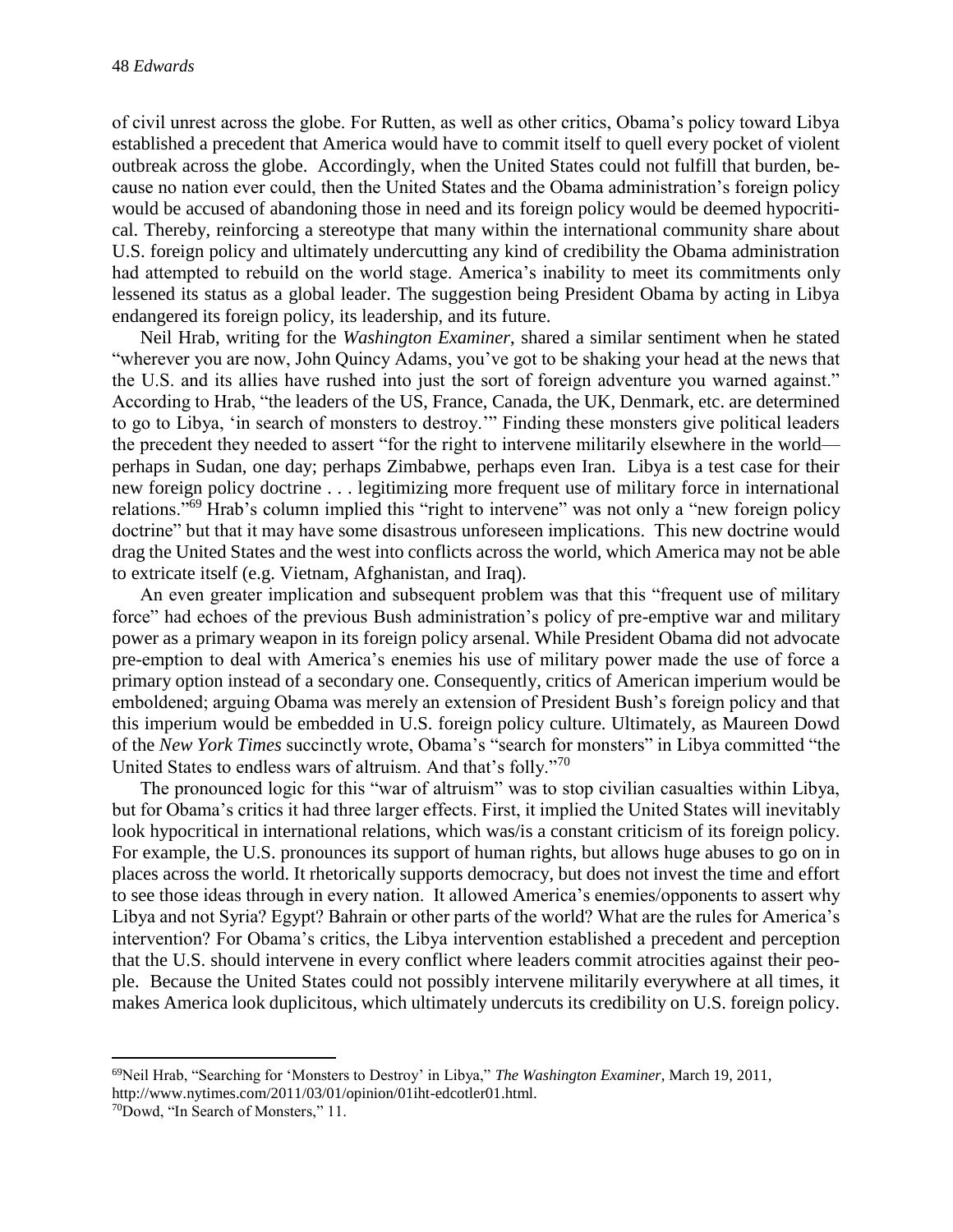The less credibility it has the less leverage the U.S. has to establish coalitions and partnerships to tackle global problems the international community will face.

A second effect was a Libyan intervention to protect civilians appears as the right thing to do, but it also reinforces American imperium. The United States, along with other Western nations, imposed its will upon smaller country about how the world should be run. In that sense, President Obama appeared no different than President Bush.

Finally, America's Libyan military adventure increased American militarism into U.S. foreign relations and militarism in international relations in general. No longer will the use of force be a last resort; a tool for defense rather than offense. Rather, force became a primary option. Increased global militarism in the world increased the potential for global conflict, sucking the United States into conflict not of its choosing and that it might be incapable of fighting. America will find itself embroiled in conflict with "entangling alliances," something which George Washington, Thomas Jefferson, and John Quincy Adams warned the United States should avoid. Consequently, Obama put America in danger and deviated from its founding principles of exemplarism. Thus, the only choice was to return to John Quincy Adams's foreign policy maxim of not seeking out monsters to destroy.

#### **John Quincy Adams' Return to the White House**

 $\overline{\phantom{a}}$ 

Despite the critics of President Obama's military adventure into Libya interventionism held dominant sway over most of his term in office and was/is the primary intellectual construct of most of America's foreign policy intelligentsia. However, the 2016 presidential debate began to change the debate. Perhaps, it was the trillions of dollars spent in the wars in Iraq and Afghanistan. Perhaps, it was Americans who were tired of looking for "monsters" overseas. Instead, they wanted to focus on perfecting the U.S. example to better demonstrate global leadership. Whatever the reason the 2016 presidential campaign marked a prominent return of the foreign policy principles of John Quincy Adams. For example, for the first time ever in a presidential debate, JQA's aphorism was invoked by a presidential candidate. In the October 13, 2015 CNN Democratic Presidential Debate, former Maryland Governor Martin O'Malley was discussing Hillary Clinton's support for the use of military force in Iraq, Syria, and Libya. O'Malley argued the president should never take the use of military force off the table, but "whenever we go in contrary to John Quincy Adams's advice—'Searching the world for monsters to destroy'—and when we use political might at the expense of democratic principle we hurt ourselves."<sup>71</sup> Here O'Malley clearly argued the interventionism of President Obama and potentially of a President Clinton could actually do more harm than good. For O'Malley, U.S. foreign policy makers spent too much time "searching the world for monsters to destroy" particularly through military intervention. America must take a more measured response with diplomacy, sanctions, or not getting involved at all. Because of we ignore Quincy Adams's advice "we hurt ourselves" at home and abroad. In other words, the foreign policy of Hillary Clinton would bring potentially more harm than good.

Despite O'Malley's warning Hillary Clinton won the Democratic nomination for president. For the Republicans, the debate became more pronounced and JQA's wisdom found a modernday champion in Donald Trump. Most of the Republican presidential candidate field were traditional interventionists. Although they disagreed with candidate Clinton on a number of issues there

<sup>71</sup> "Full Transcript: Democratic Presidential Debate," *New York Times*, October 14, 2015, https://www.nytimes.com/2015/10/14/us/politics/democratic-debate-transcript.html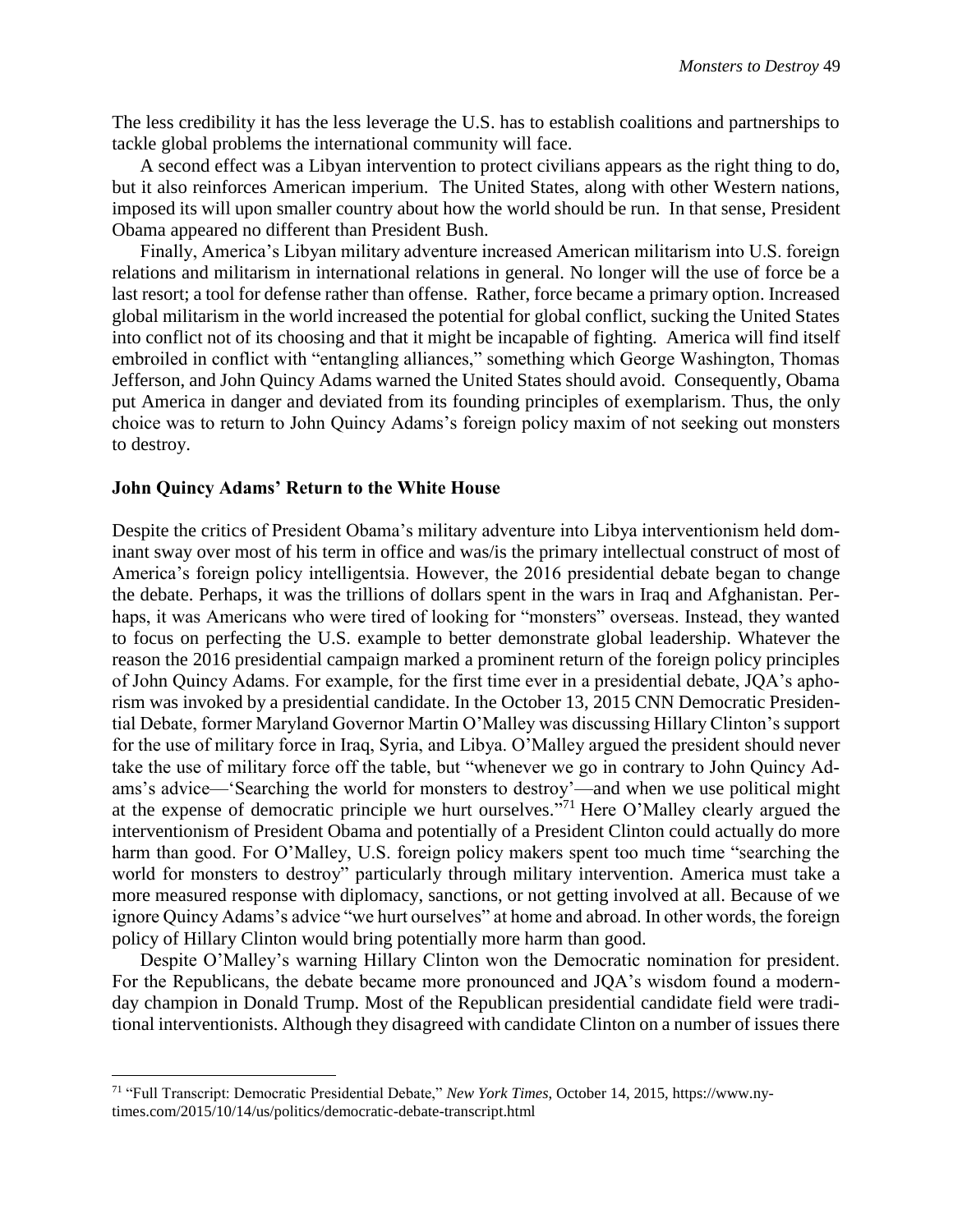were committed to maintaining and even extending the mission of interventionism that had dominated U.S. foreign policy since World War II. Candidate Donald Trump rejected those foreign policy norms.

A representative anecdote of his foreign policy views can be found in his first major foreign policy address on April 27, 2016 before the Center for the National Interest. Here Trump discussed his foreign policy of "America First," which rhetorically resembled the pre-World War II group that advocated staying out of the war in Europe. Toward the end of his address Trump stated, "I will seek a foreign policy that all Americans, whatever their party, can support, and which our friends and allies will respect and welcome. The world must know that we do not go abroad in search of enemies, that we are always happy when old enemies become friends, and when old friends become allies."<sup>72</sup> While Trump did not invoke JQA's name, his principle that "we do not go abroad in search of enemies" clearly was a reference to Adams' foreign policy advice; advice that presidential administrations had ignored for decades, which had resulted, at least for Donald Trump, in a material and moral disaster for the United States. As he further noted in his April 27<sup>th</sup> address, "many Americans must wonder why our politicians seem more interested in defending the borders of foreign countries than their own . . . No country has ever prospered that failed to put its own interests first . . .We will no longer surrender this country, or its people to the false song of globalism."<sup>73</sup> Here, Trump clearly implied the dominant mission of interventionism was going to come to an end. The United States would no longer be lulled by the "false song of globalism." Rather, America can only prosper by putting "its own interests first." Materially that manifested in Trump's specific criticisms of foreign policy deals like NAFTA; costly military interventions into Iraq and Libya; not standing up to and having NATO nations pay their fair share for the cost of defense; creating terrible arms reduction deals like the Iranian nuclear deal; and locking America into job-killing climate deals like the Paris Accords. For Trump, these decisions made by Democratic and Republican administrations put the United States into material and moral peril. The United States followed Senator Rubio's advice, did not turn inward, but went searching for enemies but the enemies still followed us home and now those decisions were wreaking havoc on American domestic life. For Trump, the true "monsters" the United States needed to avoid certainly terrorist groups like ISIS, but also the people who had invaded Iraq, allowing ISIS to be created in the first place, and those who negotiated trade deal like NAFTA and the Iranian nuclear deal. The "monsters" America needed to avoid were interventionists. Trump's address at the Center for the National Interest made it clear that once he was president he would reverse the dominant logic of U.S. foreign policy. He would become a champion of JQA's sage wisdom once more.

Trump's campaign message of "America First" and curtailing its foreign policy adventures abroad resonated with many Americans. For example, a *Tampa Tribune* editorial called Trump's April 27 speech the start of a "revolution" that repudiated the "Obama-Clinton foreign policy and the legacy of Bush Republicanism and neo-conservatism." Furthermore, when George W. Bush declared that America's goal would become to end tyranny in our world. An utterly utopian delusion, to which Trump retorts by recalling John Quincy Adams' views on America: She goes not abroad in search of monsters to destroy."<sup>74</sup> One *Denver Post* columnist proclaimed ten reasons why he switched to Trump, which included "America first: Donald Trump dares speak the long avoided truth that our country never wins anymore. His inclination toward less going abroad in

<sup>72</sup>Donald J. Trump, "Donald J. Trump Foreign Policy Speech," April 27, 2016, https://www.don-

aldjtrump.com/press-releases/donald-j-trump-foriegn-policy-speech.

<sup>73</sup>Trump, "Donald J. Trump Foreign Policy Speech."

<sup>74</sup>Charles the Hammer, "At last! America First," *The Tampa Tribune*, May 1, 2016, 28.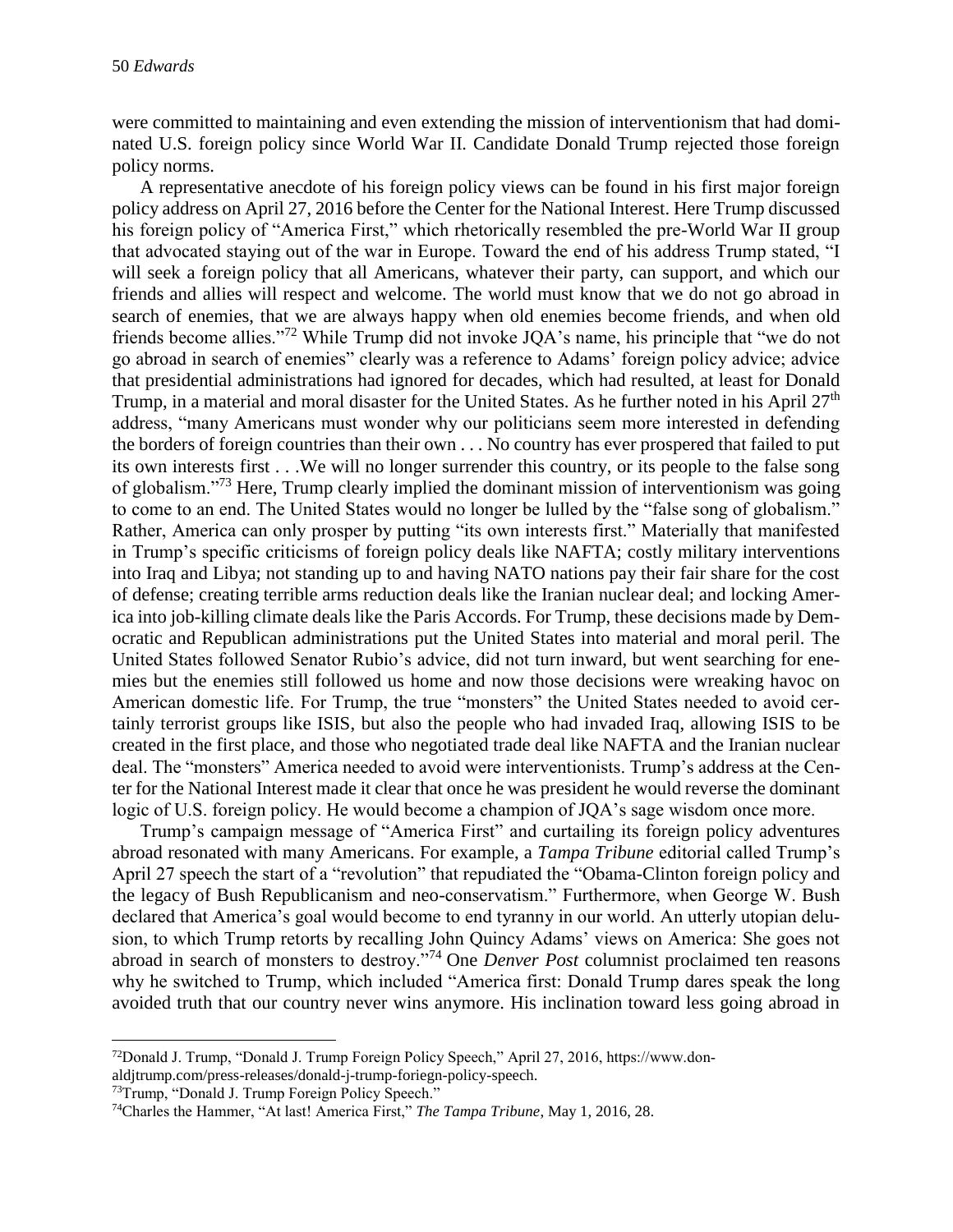search of monsters to destroy, in the John Quincy Adams mode, points to a better change of peace through strength in the Reagan mode."<sup>75</sup> While these are just two examples, Trump's foreign policy message struck a chord with many Americans because he not only won the Republican nomination against a field of traditional foreign policy Republicans, he changed the Republican party platform to better reflect curtailing America's foreign policy adventures, and he defeated the "Obama-Clinton" foreign policy in the 2016 election. His presidency clearly suggests he will move U.S. international affairs to one that more closely aligned with some of the precepts set forth by Quincy Adams almost two hundred years ago.

#### **Conclusions**

 $\overline{\phantom{a}}$ 

In this paper, I have argued that John Quincy Adams serves as an authorizing figure in U.S. foreign policy discourse, whose famous phrase "we do not go in search of monsters to destroy" functions to sanction arguments made in America's ongoing debate on the extent of its involvement with the international community. John Quincy Adams' aphorism has been used by proponents and opponents alike. With the election of Donald Trump, it appears clear that the pendulum has swung back to a different foreign policy construct at least for the next four years. The question remains what is the continuing legacy for John Quincy Adams as a foreign policy authorizing figure?

First, this paper demonstrates that authorizing figures cannot only be used to support arguments, but also to negate them. In the overall study of collective memory, scholars typically focus on the "positive" aspects of memory. In other words, memories function to support or sustain larger discourses within use. Certainly, the memory of JQA serves that overall purpose, but it also acts as a foil to those who would argue against U.S. foreign policy. James Janack would term this negative collective memory as *dystalgic*. <sup>76</sup> Janack examined how memories of the Soviet era were utilized in the 1996 Russian presidential election between incumbent Boris Yeltsin and his Communist-party opponent Gennady Zyuganov. He noted Yeltsin's campaign rhetoric continuously argued the Soviet era was oppressive, full of corruption stifles political rights, and brought misery to millions of Russian citizens. Electing Zyuganov would only continue that legacy of oppression, corruption, fear, and misery for millions. Yeltsin used memories of the Soviet era to offer lessons as to what Russians should *not* return too. Instead, Yeltsin's budding democratic government offered more freedom, more prosperity, and more hope for a brighter Russian future than they had ever enjoyed. Similarly, William Kristol, Robert Kagan, Alexander Haig, and others used JQA's words to offer lessons as to what U.S. foreign policymakers should not do. According to these interventionists, JQA's wisdom was fine for the 19<sup>th</sup> century, but proved folly in a world where the United States was the unquestioned global power. To leave the world to its own devices, as JQA's heirs would have the United States do, would bring nothing but danger and destruction to America, as it did on September 11<sup>th</sup>. Rather, an active foreign policy that engaged and was shaped by the U.S. to serve its larger interests was the key to maintaining and extending Western and by extension American values. Authorizing figures can be used to negate and fight against certain policies and principles. Therefore, the function of negation or dystalgia should be added Rice's three functions of the authorizing figure.

Additionally, the rise of Donald Trump has fundamentally altered America's exceptionalist ethos. As Henry Kissinger noted in *Diplomacy* there is an inherent tension in U.S. foreign policy

<sup>75</sup>"Why I Switched to Trump," *The Denver Post*, May 15, 2016, 4D.

<sup>76</sup>James Janack, "The Future's Foundation Found in a Contested Past: Nostalgia and Dystalgia in the 1996 Russian Presidential Election," *Communication Quarterly* 59 (1999): 34-48. http://dx.doi.org/10.1080/10417949909373154